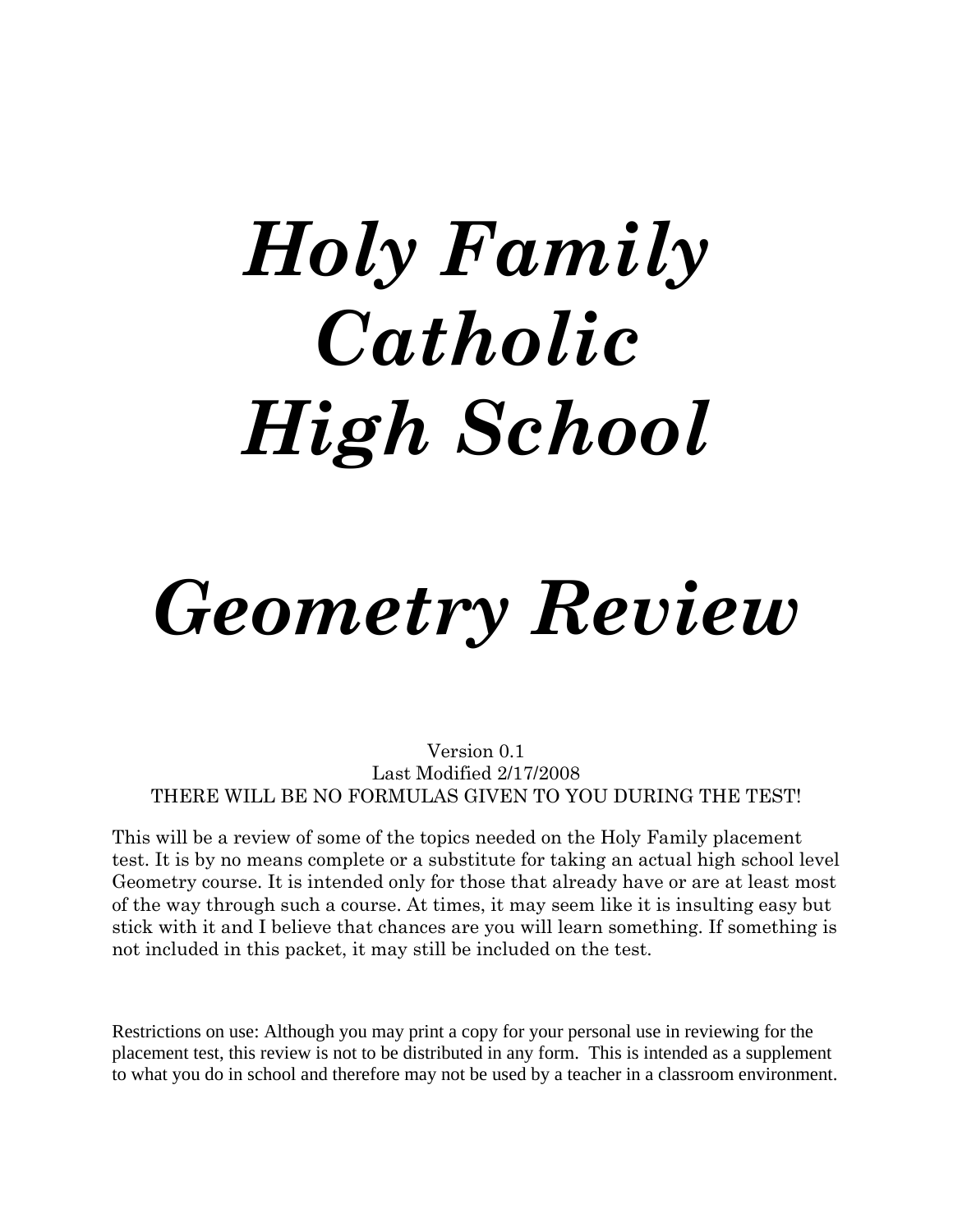**First! Here are a few things we always tell our students!-nothing like getting help from a teacher you do not even know yet!** 

- 1. Show your work going down! not across
- 2. Always show your work!
- 3. Circle/Box your final answer
- 4. Reduce all fractions
- 5. Do not use decimals unless the problem gives you decimals, or it tells you to.
- 6. Use these steps to solve a problem using a formula
	- a. Write out the formula you need
	- b. Plug in what you know
	- c. Solve for the variable

# **Area**

We are given a polygon and asked to figure out how big it is; when given this flat, two-dimensional shape you are to find the area. We use are when figuring how much carpet we need to buy, or the number of paint gallons needed to cover a wall.

# **Area of any parallelogram/rectangle/square**

 When you are given the base and height of parallelogram (I will just say rectangle to save time and paper) you need to use the formula  $A = bh$ , when  $b = base$  and  $h = height$ . Therefore, for the given rectangle below you would first write  $A = bh$  then plug in what you know so...



Now, what if they do not give you one of the sides, but give you the total area instead? You follow the same steps as you should for every problem:

- 1. Write out the formula you need
- 2. Plug in what you know
- 3. Solve for the variable

(Maybe you should keep these in mind for the remainder of your math career)

Back to the problem... you are told that you have a rectangle, with an area of 14*cm*<sup>2</sup>, a base of 2cm, and you need to find the height. Well...write out the formula you need

 $A = bh$  Plug in what you know...

 $16 cm<sup>2</sup> = (2 cm)h$  solve for the variable by dividing both sides by 2*cm* and get your answer

 $8cm = h$  so you solved for the height. You would use the same steps if it said solve for the base.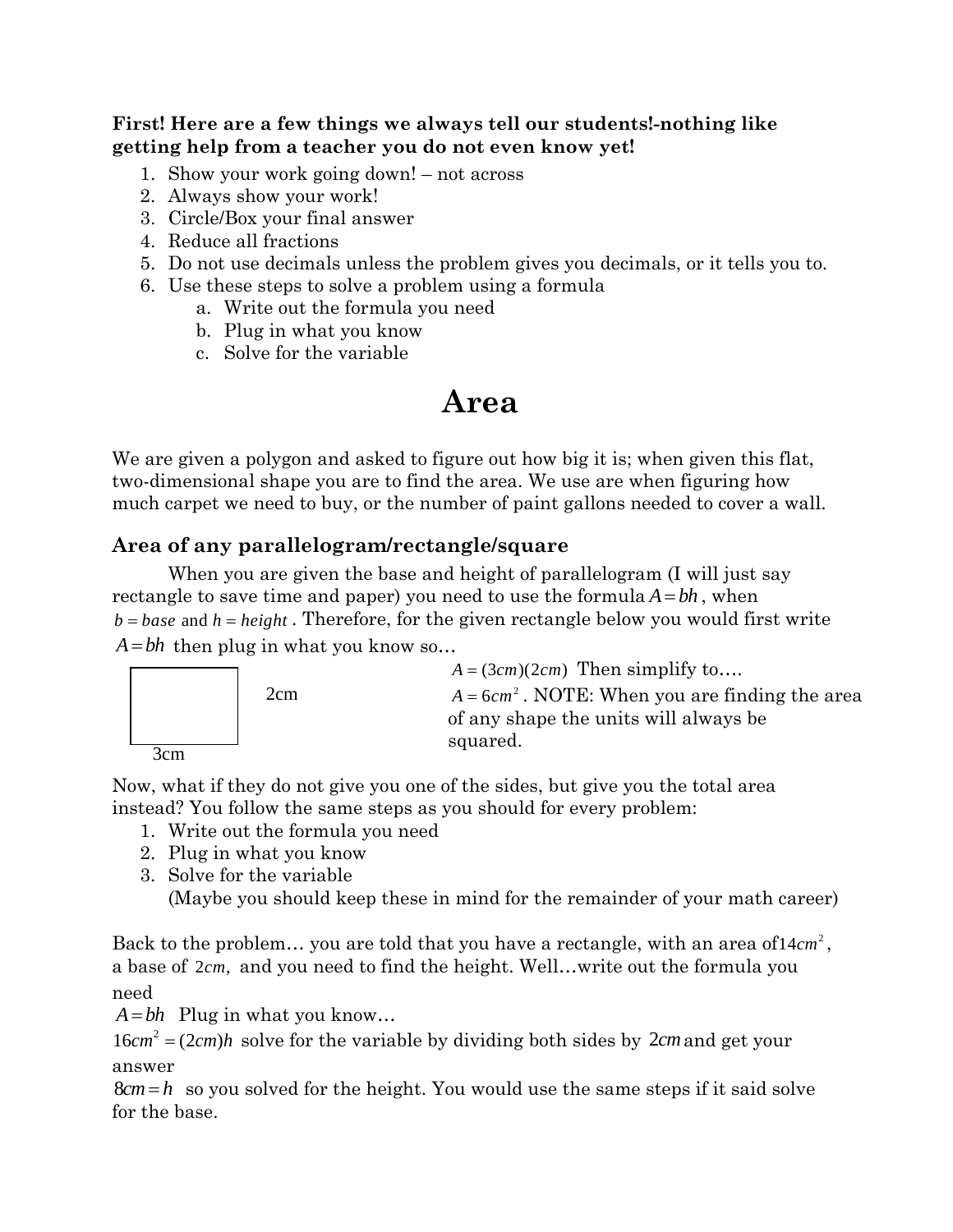#### **Area of a triangle**

First, you need to know what the formula is....  $A = \frac{1}{2}$ 2  $A = \frac{1}{b}bh$ . It is very similar to that of a rectangle, but now you multiply it by ½-which is the same as dividing by 2. In a triangle, the height makes a right angle with the base. Look at the example below, and make sure you understand. Now, the height does not always appear inside the triangle- it can be outside of the triangle as well. This usually happens when the triangle is obtuse. Look at the example below.



What if you are given the area and need to solve for the base or height??? Same steps as always! You are given a triangle with area of  $50 \, \text{ft}^2$  with a height of  $10 \, \text{ft}$ .

1 2  $A = \frac{1}{2}bh$  - write down the formula  $50 \hat{H}^2 = \frac{1}{2} b(10 \hat{H})$  - plug in what you know  $50 \text{ ft}^2 = b(5 \text{ ft})$  · solve for the variable. First, multiply  $\frac{1}{2}$  and 10ft, and then divide both sides by 5 ft.

 $10 ft = b - \text{tada}$ ! You have your answer!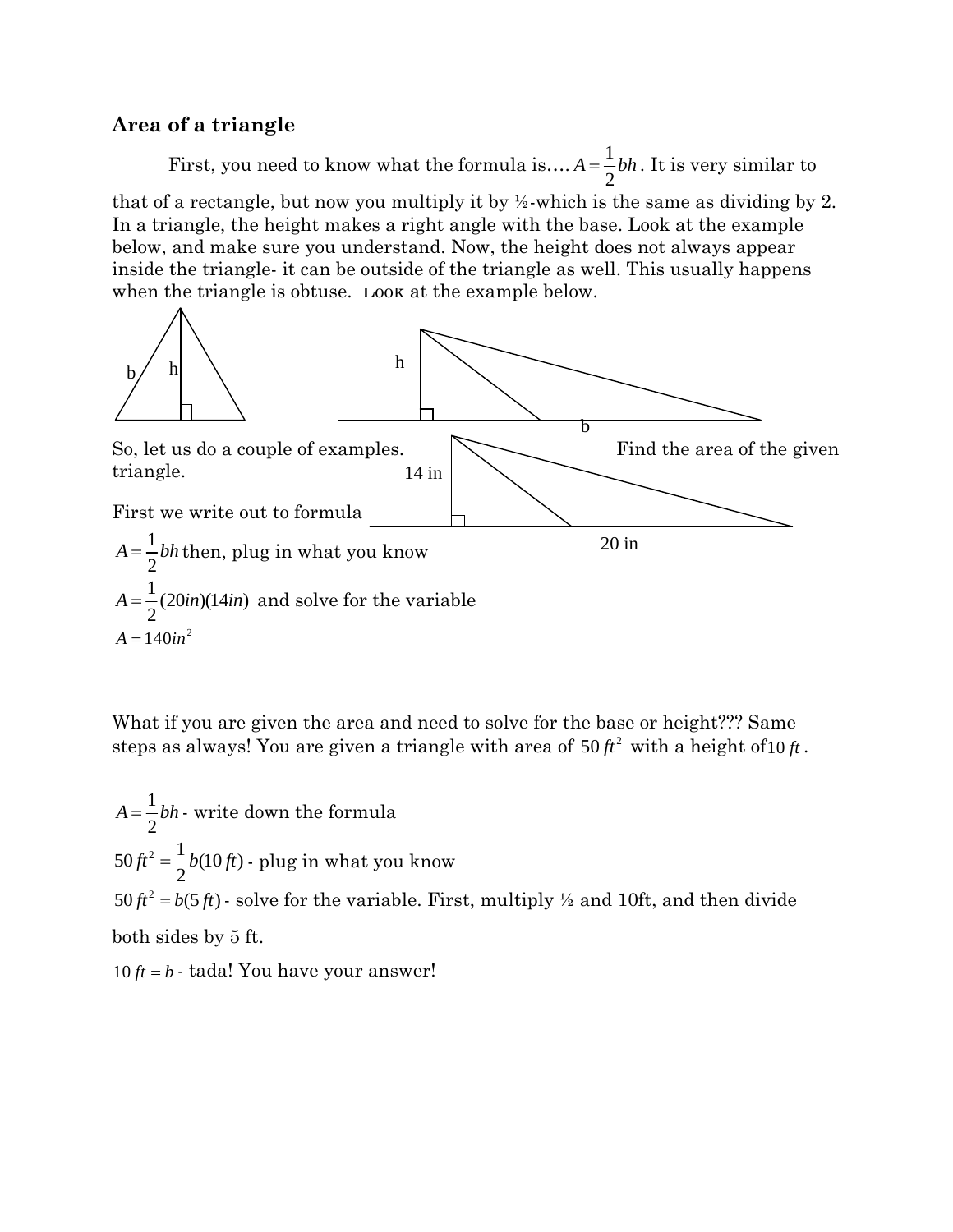# **Area of a Trapezoid**

The formula needed is … wait… do you know what a trapezoid is? It is a parallelogram with one pair of parallel sides. Back to the formula, the formula for the area of a trapezoid is:  $A = \frac{(b_1 + b_2)}{2}$ 2  $b_1 + b_2$ )*h*  $A = \frac{(b_1 + b_2)h}{h}$ . Look at the example to make sure you know where all the variables are coming from.  $b<sub>2</sub>$ 



So what happens if the problem looks like this?

You are given a trapezoid with one base of 10 cm, another base of 4 cm, and a height of five cm. Find the area. Follow the steps…

$$
A = \frac{(b_1 + b_2)h}{2}
$$
 - write down the formula  

$$
A = \frac{(10cm + 4cm)5cm}{2}
$$
 -plug in what you know  

$$
A = \frac{(14cm)5cm}{2}
$$
 -solve for the variable  

$$
A = \frac{70cm^2}{2}
$$

$$
A = 35cm^2
$$
 - final answer!

Now, what if it gives you this: Find  $b_1$  when area equals  $100cm^2$ 





# **Area of a circle and circle parts**



The formula you need to know for the area of a circle is  $A = \pi r^2$ . r- represents the radius, which is a segment from the center of the circle to any point on the circle.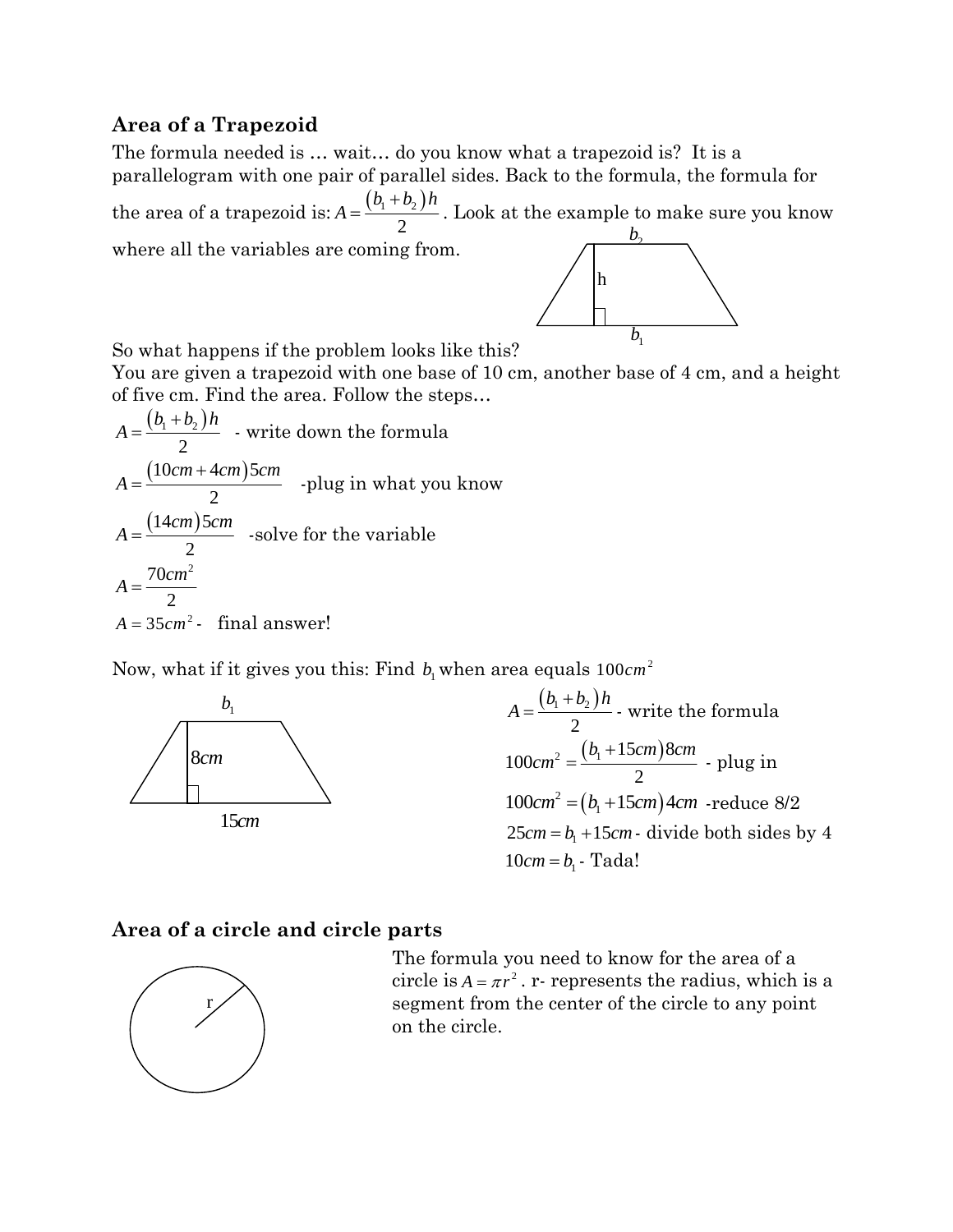

Let us try one. This is easier than you think!  $A = \pi r^2$  $A = \pi (5in)^2$  $A = 25\pi in^2$ - final answer!

Here is another one:

You are given a circle with an area of  $100\pi \, \text{ft}^2$ . Find the diameter- remember the diameter is two radii!

 $A = \pi r^2$  $100\pi ft^2 = \pi r^2$  $100 \text{ ft}^2 = r^2$  - divide by  $\pi$  $10 ft = r$  - square root both sides and you are done!

What about something like this, when all you want is the shaded region? Well, find the area of the smaller circle and subtract it from the area of the larger circle.



What about a portion of a circle like a piece of pizza (which is called a sector in math)? Now we are talking about a completely new formula. So if you want to find a portion of the whole circle, you need to find a portion of the area of the whole circle, right? Well if you want half of the area of circle you can multiply it by  $\frac{1}{2}$ , if you want ¼ you can multiply it by ¼. But what about the pizza without evenly cut slices?



To find the area of a sector you will use the formula

 $\left( \pi r^{2}\right)$ 360  $A = \frac{arc^{\degree}}{2\pi\epsilon} \left(\pi r\right)$ . When you have the radius and degree of

the arc, you are ready to go. Just follow along. Let us say we want to find the area of the sector in the picture to the left, and we know the arc degree of minor arc AB is 60 degree.

$$
A = \frac{arc^{\circ}}{360} \left(\pi r^2\right)
$$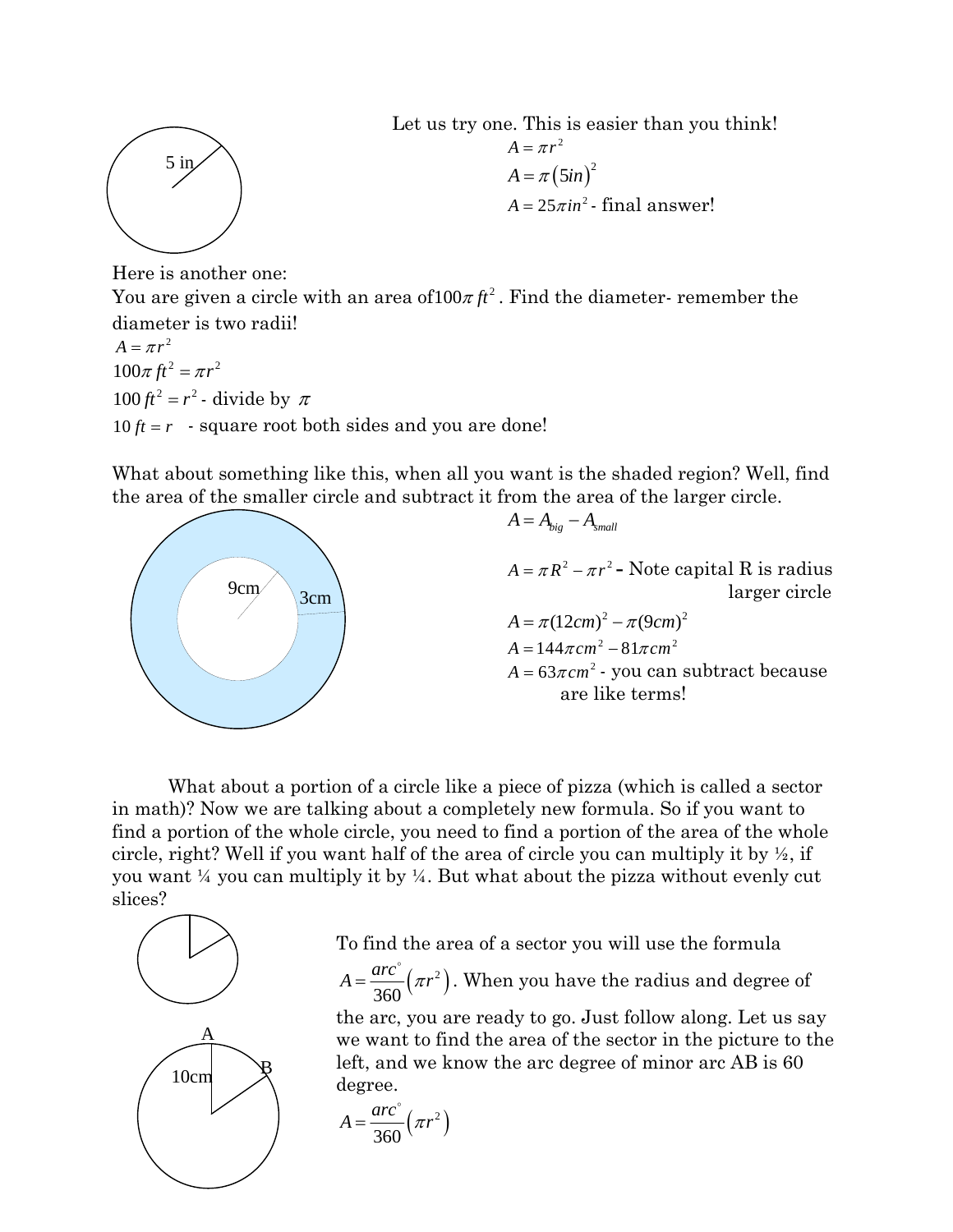$$
A = \frac{60^{\circ}}{360} (\pi (10cm)^{2})
$$
  
\n
$$
A = \frac{1}{6} (100\pi cm^{2})
$$
  
\n
$$
A = \frac{100\pi cm^{2}}{6}
$$
  
\n
$$
A = \frac{50\pi cm^{2}}{3} - \text{Final answer!}
$$

What about a part of a circle, called a segment, like the picture below? Now, you

need this formula:  $A = \frac{arc^{\circ}}{260}(\pi r^2) - \frac{1}{2}$ 360 $\binom{11}{2}$  2  $A = \frac{arc^{\circ}}{2\pi\epsilon}(\pi r^2) - \frac{1}{2}bh$ 



Does the last ½ of the formula look familiar? It is the area of the triangle. What you take is the area of a sector and subtract that area of a triangle. Now do you see where the formula came from?

Let us use the picture above to do an example:  $A = \frac{arc^{\circ}}{260}(\pi r^2) - \frac{1}{2}$ 360 $\binom{11}{2}$  2  $A = \frac{arc^{\circ}}{2\pi\epsilon}(\pi r^2) - \frac{1}{2}bh$ 

$$
A = \frac{90}{360} \left( \pi (2cm)^2 \right) - \frac{1}{2} (2cm)(2cm) \text{ - the radius,}
$$

base, and height are all the same because it is a right triangle. The arc degree is 90 because the intercepted arc is equal to the central angle.

$$
A = \frac{1}{4} (4\pi cm^2) - \frac{1}{2} (4cm^2)
$$

 $A = 1\pi$ cm<sup>2</sup> - 2cm<sup>2</sup> - Final answer Because they are not like term, so you cannot add them to make -1cm squared.

**Area of a regular polygon (a polygon that is equilateral and equiangular)** 



 $a =$  apothem,  $s =$  side length, and  $n =$  number of

For this picture, n would equal five because it is a pentagon.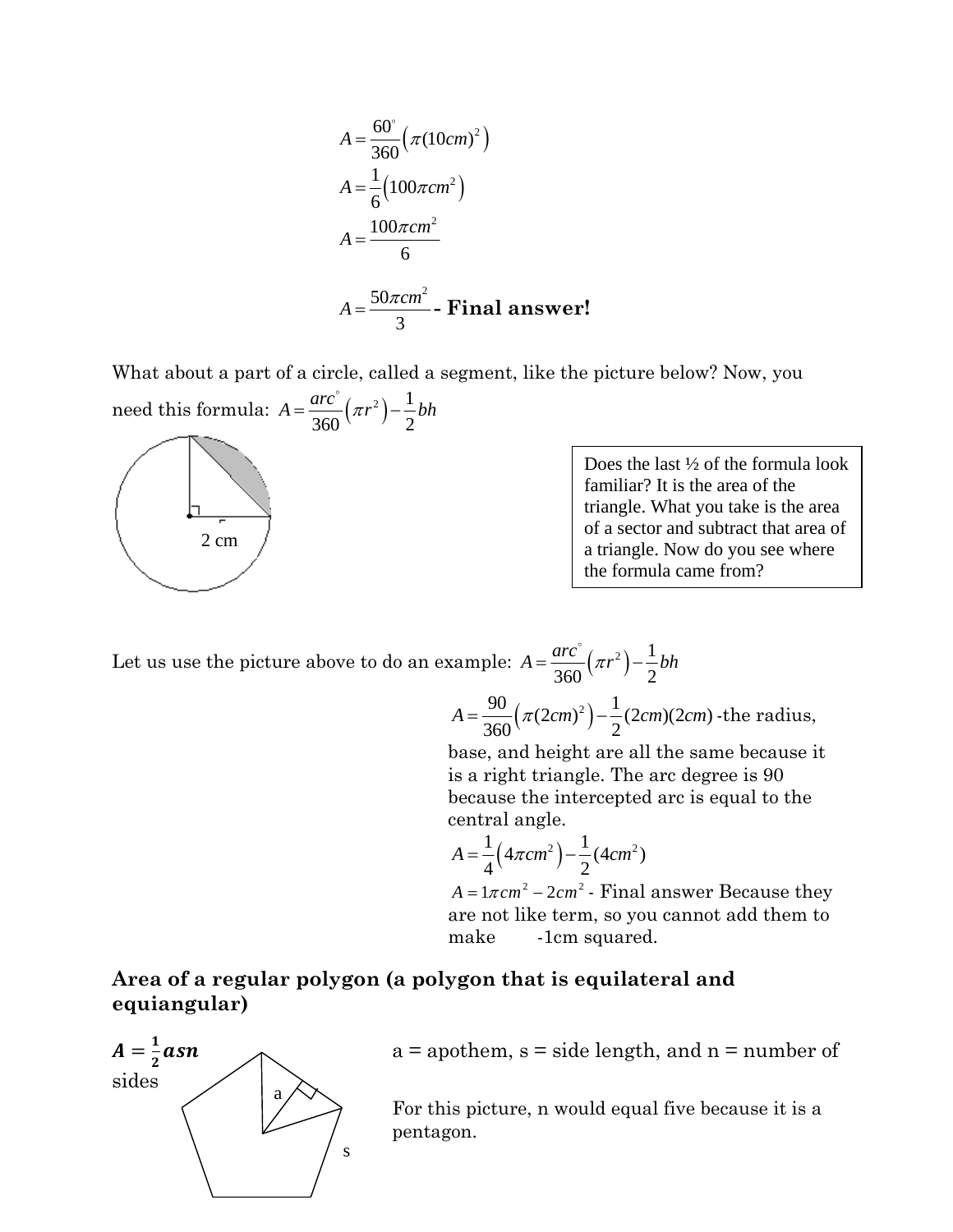Let us do an example: You are given a regular hexagon and need to find its area.



What happens if you only want to find that area of part of a regular polygon? Well, then you only use the number of sides that are included. For example:



Find the area of the shaded region of the regular

hexagon.  $A=\frac{1}{2}asn$ 

 $A = \frac{1}{2}(16cm)(12cm)2$  . n = 2 because only two sides are included in the shaded region

 $A = \frac{1}{2}384cm^2$  $A = 192cm^2$  - final answer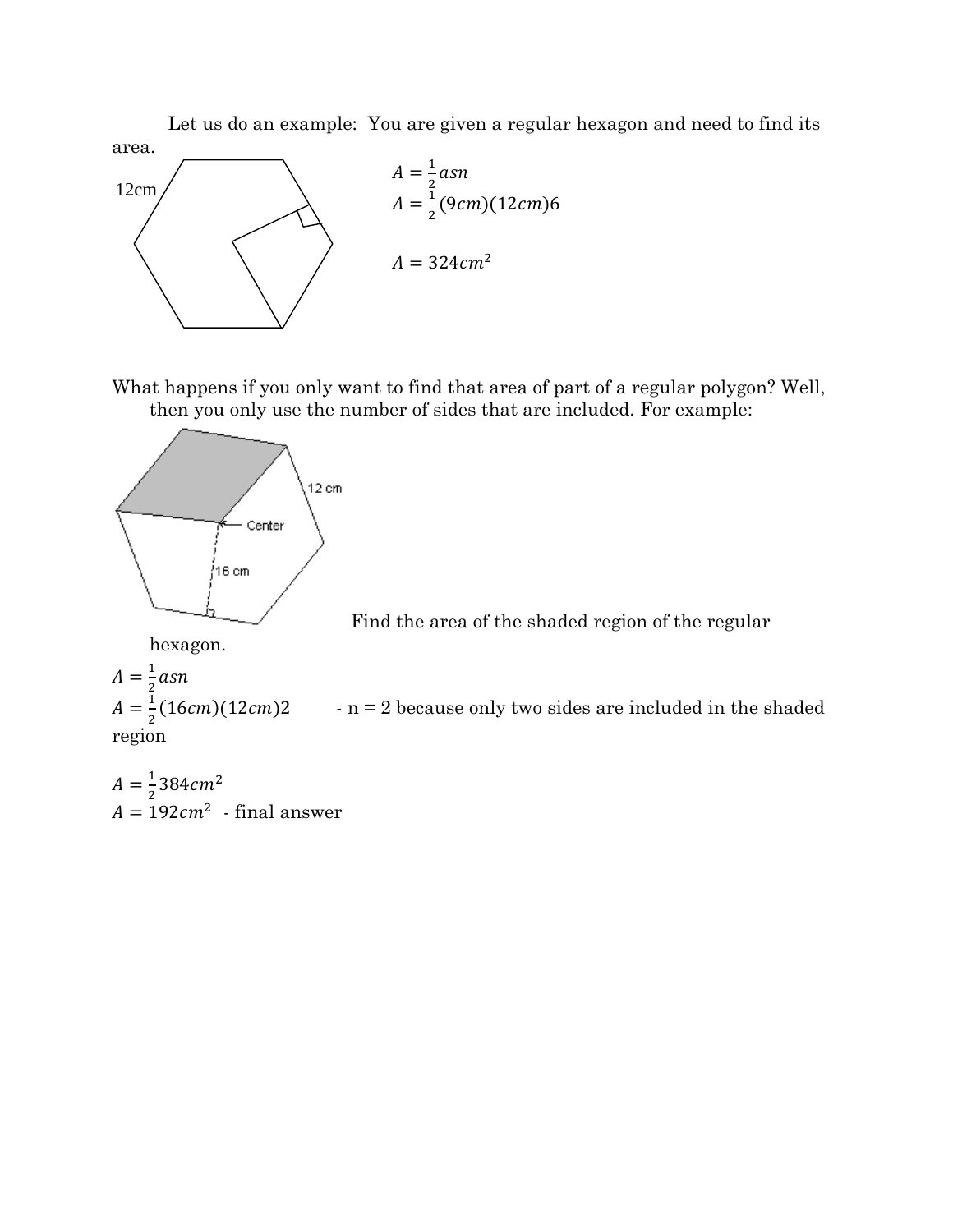# Volume and Surface Area

Volume is measurement of the amount of space contained in a solid. When we talk about volume, we are talking about 3D shapes. The other thing to remember is that when you talk about volume the units will always be cubed. For example  $cm<sup>3</sup>$ . When we talk about Surface Area we mean the sum of the areas of all the faces or surfaces that enclose the solid.

# Volume of a Prism and Cylinder

You can use the same formula for both of these shapes! This is good! The formula is  $V = Bh$ .

Now, the hard part about this formula is that B stands for area of the base, so you need to know the shape of the base is and the formula to find the area of the shape. It is more difficult than it looks.



Now, in the prism each h represents a different number. The h inside the parentheses represents height of the base, and the h outside of the parentheses represents the height of the entire prism. Confusing sometimes, I know.

Let's do an example. Find the volume of a cylinder with a height of 13 cm and diameter of 6cm.

 $V = \pi r^2 h$  $V = \pi (3cm)^2 (13cm)$  - remember the radius is  $\frac{1}{2}$  the length of the diameter.  $V = \pi(9cm^2)(13cm)$  $V = 117 \pi cm^3$  - Final answer!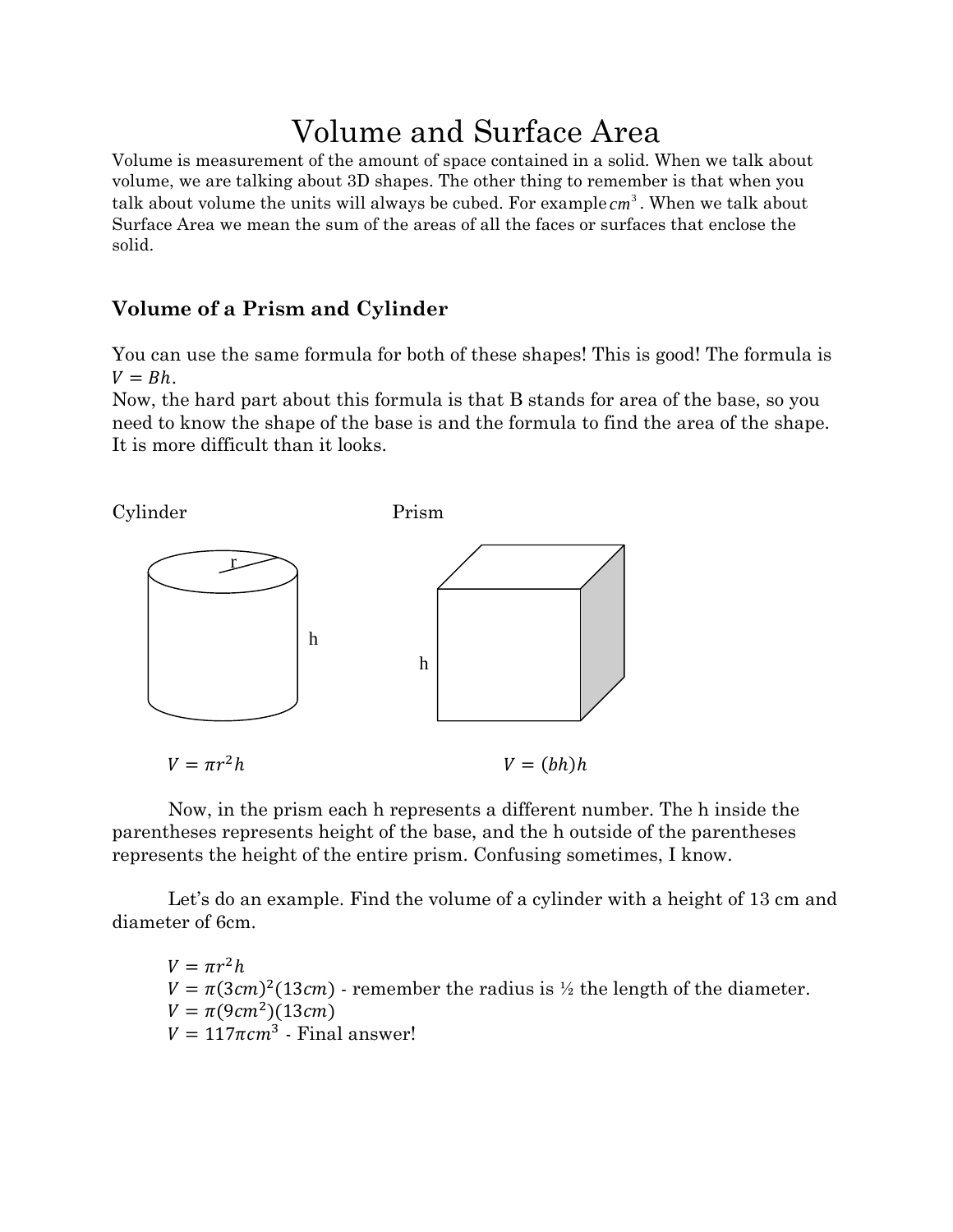Here is another example. Find the volume of the given prism. All units are in inches.



# Volume of a Cone and Pyramid

The volume of a cone and pyramid is very similar to the formula to find the volume of a cylinder or prism. All you need to do is put one more part into the formula.  $V = \frac{1}{3}Bh$  This means that if you have a prism and a pyramid with the same size base, it will take 3 pyramids to fill one prism.

Pyramid-there are three of them here. Each with a





Here are a few examples.

1. Find the volume of a cone with a diameter of 18 in. and a height of 9 in. So we know that  $h = 9$  in and  $r = 9$  in

$$
V = \frac{1}{3}\pi r^2 h
$$
  
\n
$$
V = \frac{1}{3}\pi (9in)^2 (9in)
$$
  
\n
$$
V = \frac{1}{3}\pi 81in^2 (9in)
$$
  
\n
$$
V = \frac{1}{3}\pi 729in^3
$$
  
\n
$$
V = 243\pi in^3
$$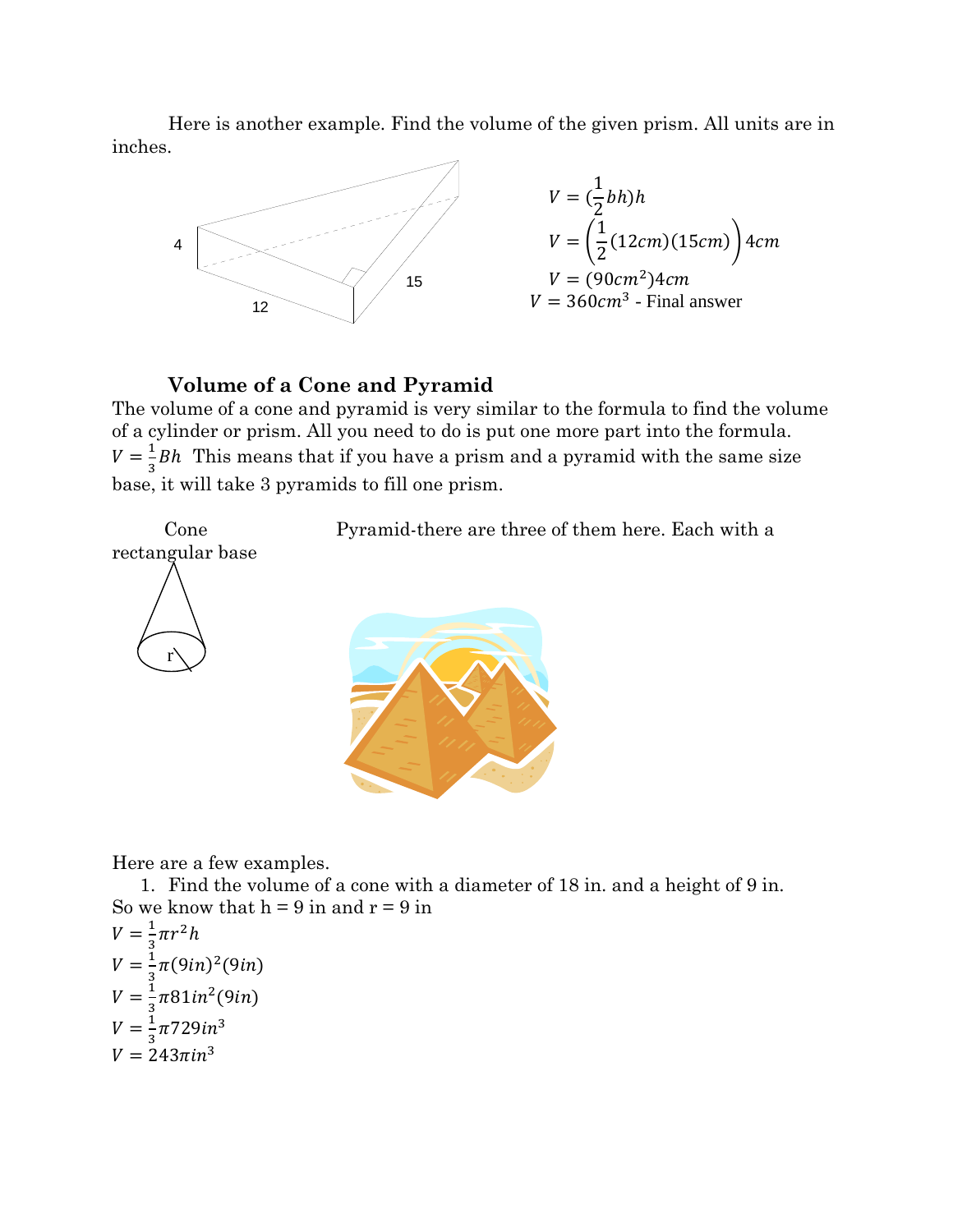2. Make sure you remember to formula to find the area of a trapezoid. All units are in centimeters



# Surface Area(S) of a Polyhedron

This is easier than you think. Whenever finding the surface area of a polyhedron, just find the sum of faces areas. Translation: find the area of each side and then add them together, including the base(s)!

Let's use a picture from above and add one number to it, to make it work.



To do this problem we need to find the area of each side. So, in the end we find the area of five different shapes; but are the two triangles the same? Hmm... does that help us? Let's get started.

 $S = 2\frac{1}{2}bh + bh + bh + bh$  is each bh different? Yep  $S = (12in)(13in) + (4in)(15in) + (4in)(12) + (4in)(13in)$ S =  $156in^2 + 60in^2 + 48in^2 + 52in^2$  $S = 316in^2$ - Final Answer!

Does it matter how many sides the polyhedron has? No. With every surface area problem, find the area of each side and then add them all together.

# **Volume of a Sphere**

To find the volume of a sphere you must use the formula  $V = \frac{4}{3}\pi r^3$ . Does it look wrong with the

improper fraction<sup>4</sup>? I know, I understand your confusion,

but



it is right. So, let's say the radius of the circle to the left is

$$
V = \frac{4}{3}\pi r^{3}
$$
  
\n
$$
V = \frac{4}{3}\pi (5m)^{3}
$$
  
\n
$$
V = \frac{4}{3}\pi (125m^{3})
$$
  
\n
$$
V = \frac{500\pi}{3}m^{3}
$$
 Final Answer!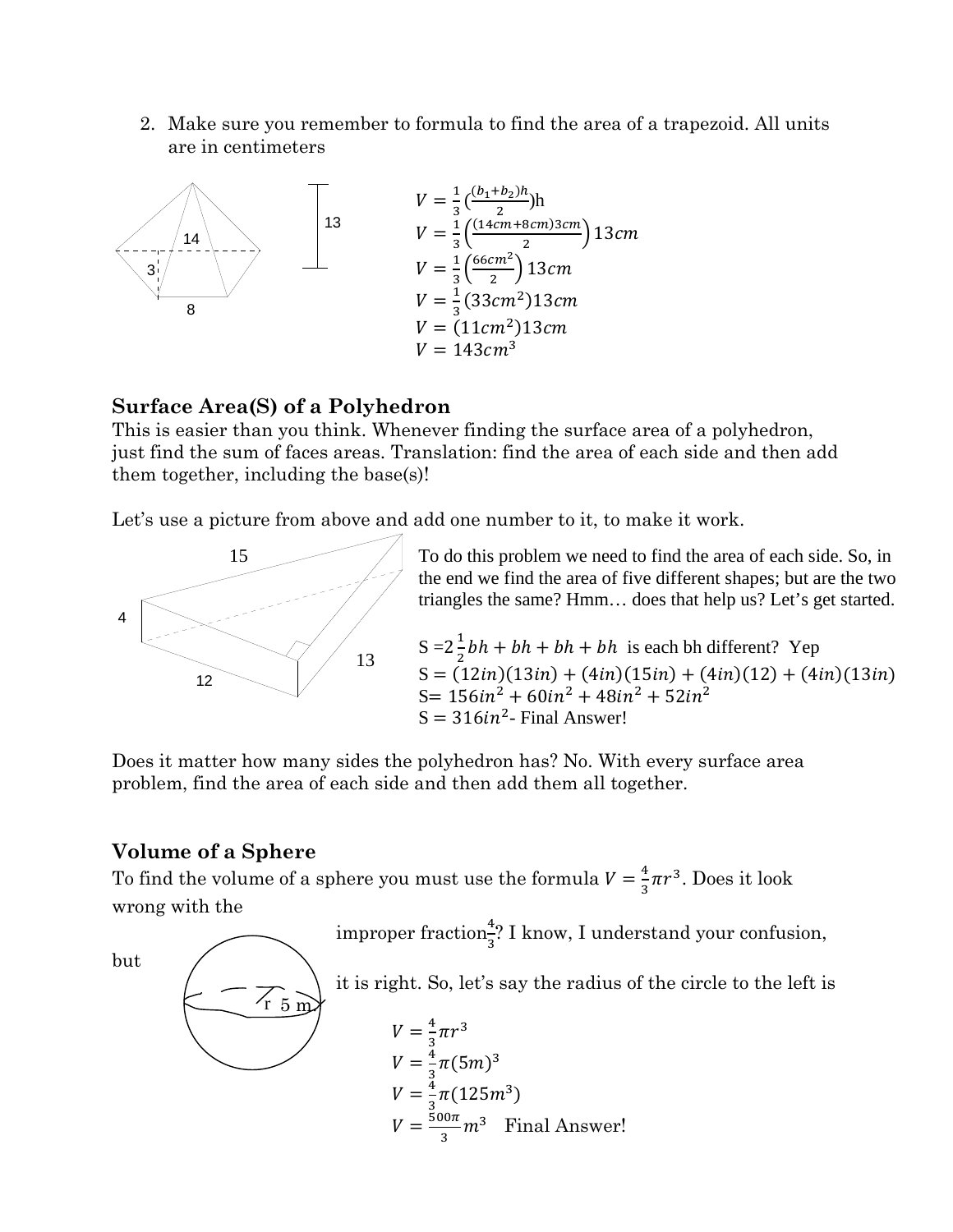What if you wanted to find the Volume of a hemisphere(1/2 of a sphere)? Well, just divide the entire volume in 2. And then you will have your answer.

# **Surface Area of a Sphere**

To find the surface area of a sphere is a little different then finding the surface area of a polyhedron, because there are no sides to a sphere. So, we are stuck just using one formula for the surface area of a sphere.  $S = 4\pi r^2$ 

We will use the sphere from the problem above and now find the surface area of it.  $S = 4\pi r^2$  $S = 4\pi (5m)^2$  $S = 4\pi 25m^2$  $S = 100\pi m^2$  – Final Answer!

Now, what about a hemisphere? If all we do it divide the surface area is half, we will miss the base of the surface area. What shape is the base of a hemisphere? Circle? That is right!

So the formula for the surface area of a hemisphere will be  $S = 2\pi r^2 + \pi r^2$ . It is  $2\pi r^2$  instead of 4, because we are only using half of the surface area of the sphere.

Here is an example: Find the surface area of a hemisphere with a radius of 10 ft.

 $S = 2\pi r^2 + \pi r^2$  $S = 2\pi (10ft)^2 + \pi (10ft)^2$  $S = 2\pi 100 ft^2 + 100\pi ft^2$  $S = 200\pi ft^2 + 100\pi ft^2$  $S = 300\pi ft^2$  – Final Answer!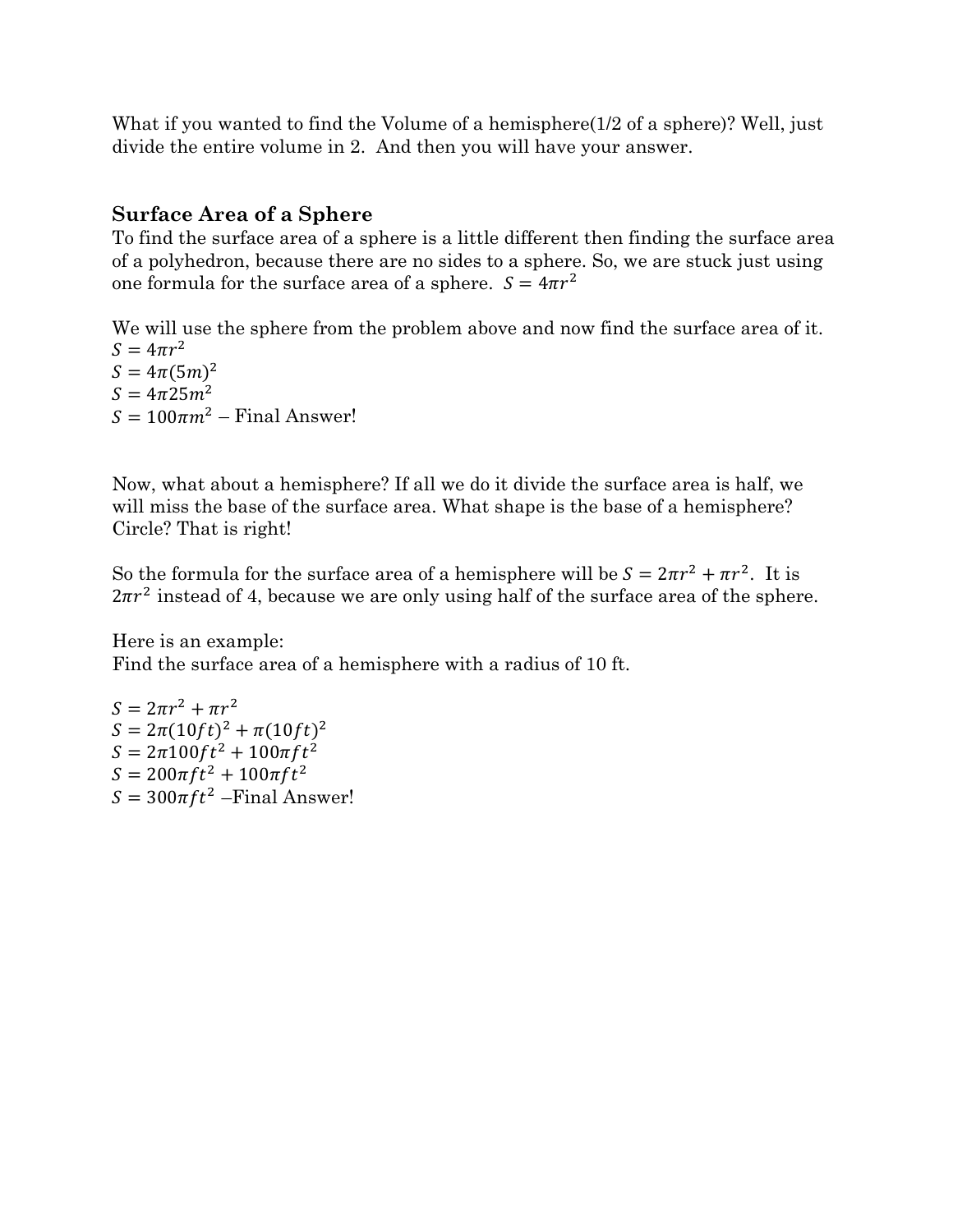# **Practice Problems**

1. Find the volume and surface area of a sphere with a radius of 9 in.

Volume = \_\_\_\_\_\_\_\_\_\_\_\_\_\_\_\_\_\_\_ Surface Area = \_\_\_\_\_\_\_\_\_\_\_\_\_\_\_\_\_\_\_\_\_\_\_

2. Find the surface area of the sphere.



3. The surface area of a sphere is  $36\pi$  cm<sup>2</sup>. What is its volume?

 $Volume = \_$ 

4. This is a regular hexagonal prism. Each side is length 5 in. The apothem a = 4 in and the height is 12 in.

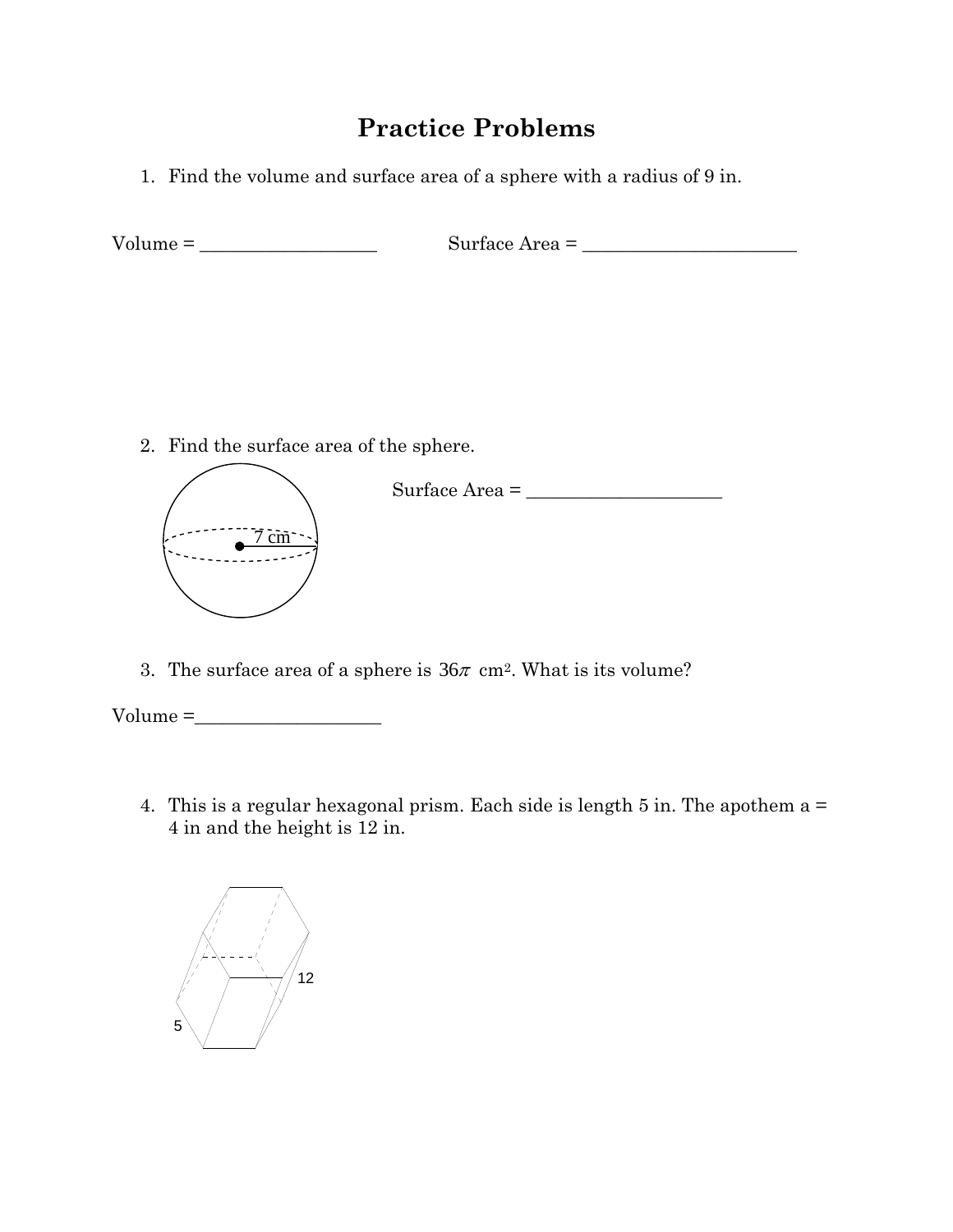# Circles

We all know what a circle is, but do we all know about the special properties a circle has. Here, we will go through many definitions for the parts of the circle and then explain the special characteristics that each part has.



To the left, you will find a circle with many things added to it.  $\overline{\phantom{a}}$ 

**Secant**- a line intersecting a circle twice. EX. *HK* **Tangent –**A line/segment/ray intersecting a circle once.

**Point of Tangency-** point at which the tangent line intersects

**Chord**- A segment intersecting the circle twice. EX *GH*

**Diameter-** A chord that passes through the center. EX*CD* **Radius-** segment from the center of a circle to a point on the circle. EX. *EA BA AD AC* ,, , **Central Angle-** An angle in the circle with it's vertex at the center of the circle. EX  $\angle CAE$ , or  $\angle EAB$ , or  $\angle BAD$ **Inscribed Angle-** An angle in the circle with it's vertex on the

Now, remember the picture from above. We will be using it when going through special properties.

circle. EX. ∠*GHK*

SPECIAL PROPERTIES FOR A TANGENT:

- 1. A tangent to a circle is perpendicular to the radius drawn to the point of tangengcy. So,  $CD \perp DF$ , and  $\angle ADF$  is 90°.
- 2. Tangent segments to a circle from a point outside the circle are congruent. So,  $MN \simeq MD$

# SPECIAL PROPERTIES FOR A CENTRAL ANGLE:

- 1. A central angle is congruent to it's intercepted arc. So,  $\angle EAB \cong \widehat{EB}$ .
- 2. Congruent cords determine congruent central angles. Look  $\rightarrow$

# SPECIAL PROPERTIES FOR AN INSCRIBED ANGLE:

- 1. The measure of an inscribed angle is  $\frac{1}{2}$  the measure of its intercepted arc. EX. *if arcGK* =  $80^\circ$  then  $m\angle GHK = 40^\circ$
- 2. Angles inscribed in a semicircle are right angles.  $\rightarrow$
- 3. Inscribed angles that intercept the same arc are congruent.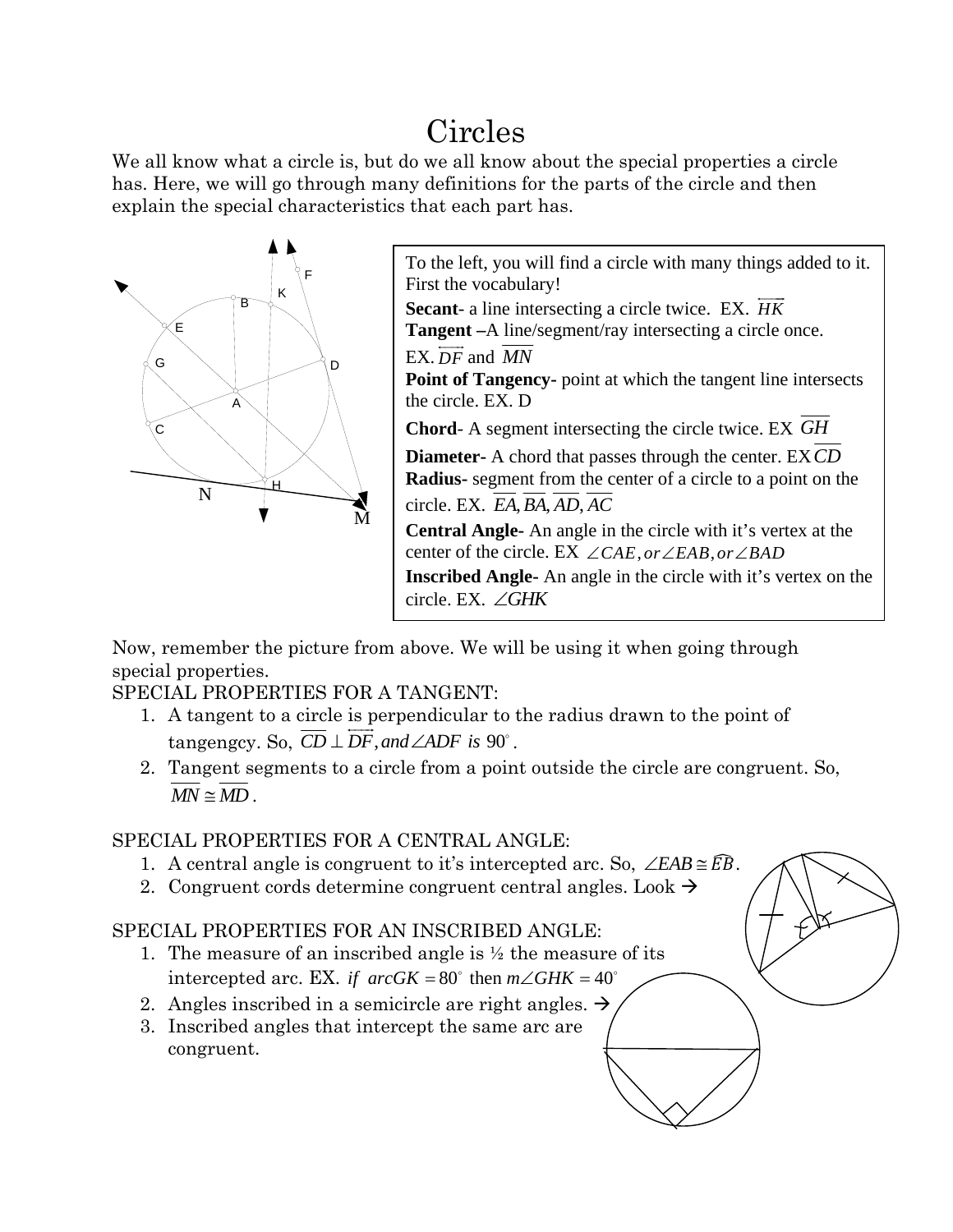4. The opposite angles in a quadrilateral inscribed in a circle are supplementary.  $\rightarrow$   $d+e = 180$  degrees



# **Circumfrence**

The circumference of a circle is the distance around the circle, kind of like the perimeter when talking about a polygon. Ratio of the circumference and the diameter of a circle is always the same,  $3\frac{1}{7}$ . Instead of always using an irrational

number mathematicians made up the symbol and name pi,  $\pi$ . So, to find the circumference of the circle all you need to do is use the formula  $C = \pi d$ , or since the diameter is equal to 2 radii  $C = 2\pi r$ 

# EXAMPLE:

Given a circle with the radius of 4 ft, find the circumference.

 $C = 2\pi r$  $C = 2\pi (4 \text{ ft})$  $C = 8\pi ft \rightarrow$  Final answer

# **Arc Length**

Arc Length is different than arc measure. Measure has units of degrees, length has units in in. or cm. or ft or so on. Finding the length would be when you would use a ruler to measure the distance from one point on the circle to another point on the circle.

Here is the formula you will need to know Arc Length =  $\frac{arc^{\circ}}{360}(circumference)$ . For

circumference you need to decide which formula to use, depending on what you are given or what you need to solve for.

EXAMPLE:

What is the length of the arc that measures  $80^{\circ}$  on a circle with radius of 5 m?

Arc Length = 
$$
\frac{arc^{\circ}}{360}(2\pi r)
$$
  
Arc Length =  $\frac{80^{\circ}}{360}(2\pi 5m)$   
Arc Length =  $\frac{2}{9}(10\pi m)$   
Arc Length =  $\frac{20\pi}{9}m \rightarrow$ final answer.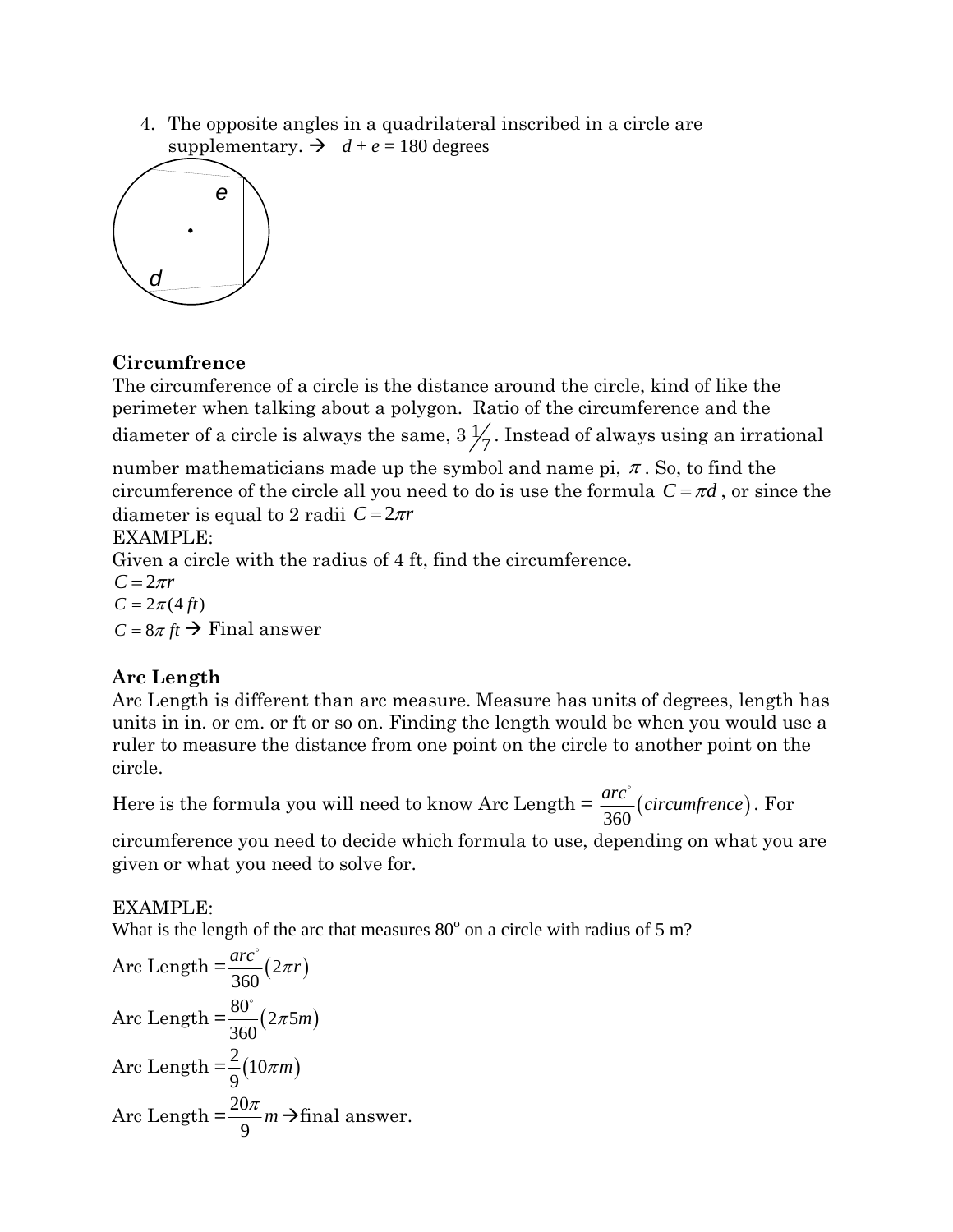

EXAMPLE 2: If the arc length of  $\widehat{GH} = 8\pi$  cm. Find r.  $\rightarrow$ Arc Length  $=\frac{dR}{d\Omega} (2\pi r)$ 360  $\frac{arc^{\degree}}{2\pi r}$  (2 $\pi r$ o  $8\pi$ *cm* =  $\frac{72}{250}(2\pi r)$ 360 <sup>π</sup> *r*  $8\pi$ *cm* =  $\frac{1}{2} (2\pi r)$ 5 <sup>π</sup>*r*  $\rightarrow$  multiply both sides by 5 to get rid of 1/5  $40\pi$ *cm* =  $2\pi r$  $\rightarrow$  divide both sides by 2pi  $20cm = r$ final answer!

# **Practice Problems**



3. What is the circumference?

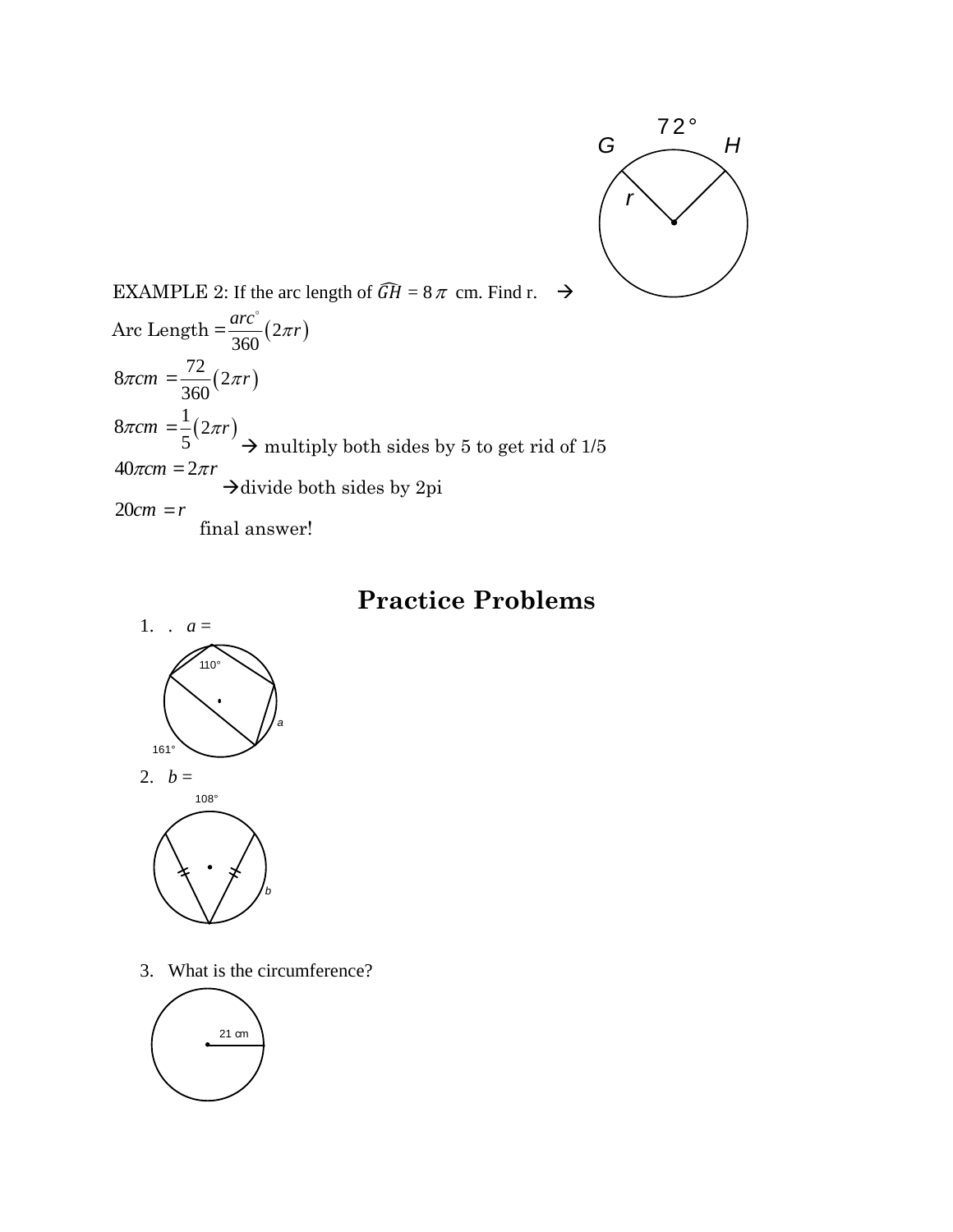4. Circumference is  $24\pi$  m.  $r =$ 





6. *r* = 18 cm, arc length of ܦܥ \_\_\_\_\_\_\_\_\_ =



- 7. If the diameter of the moon is 3475 km and an orbiting lunar station is circling 21 km above the lunar surface, find the distance traveled by the lunar station in one orbit.
- 8. A circle has  $\widehat{ABC}$  whose measure is 80° and length is 88 $\pi$ . What is the diameter of the circle?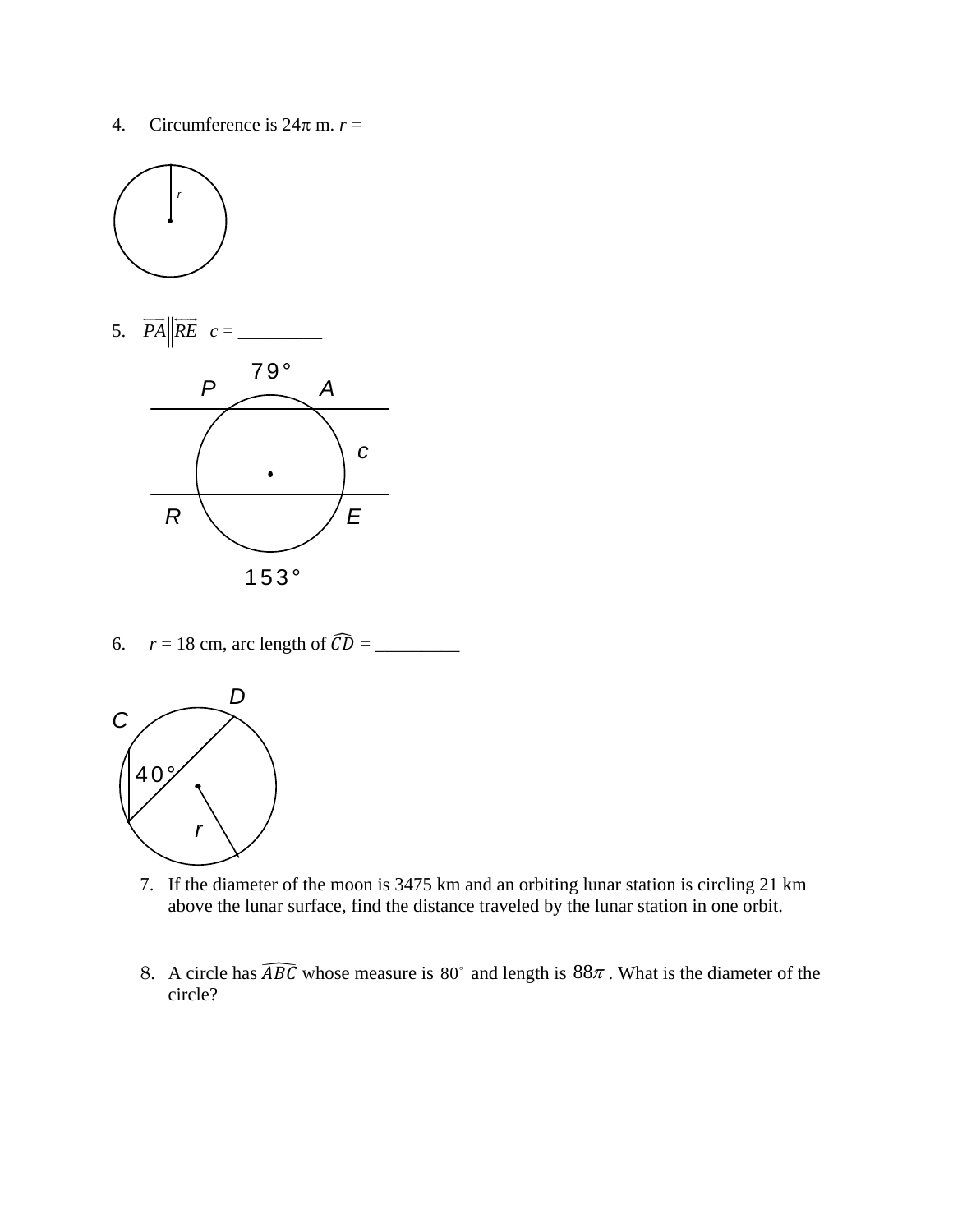# Similarity

# **Similar Polygons**

Two polygons are considered similar when they have congruent corresponding angles and proportional corresponding sides. The symbol for similar is  $\sim$ . For example, if I stated that HOLY~FAMI the ∠*H*  $\cong \angle F$ , ∠*O*  $\cong \angle A$ , ∠*L*  $\cong \angle M$ , and ∠*Y*  $\cong \angle I$ must be true, along with  $\frac{HO}{FA} = \frac{OL}{AM} = \frac{IY}{MI} = \frac{YH}{IF}$ . If just one of these 8 things is not true then the two polygons are not similar.

To determine if two polygons are similar you must check all of the corresponding angles and sides to make sure they work. Follow the example below:



E Is  $\triangle ABC \sim \triangle DEF$ ? To answer, we must show that  $A \cong \angle D, \angle B \cong \angle E, \angle C \cong \angle F$  and  $\frac{AB}{\angle B} = \frac{BC}{\angle B} = \frac{AC}{\angle B}$ *DE EF DF*  $\angle A \cong \angle D, \angle B \cong \angle E, \angle C \cong \angle F$  and  $\frac{AB}{\angle C} = \frac{BC}{\angle C} = \frac{AC}{\angle C}$ . First, take your protractor and measure each angle, are the corresponding angles congruent? Yes! You are right! we are half way there. Now, measure each side with a ruler, centimeters would be easier to work with, the set up the proportions. Do they all equal each other? YES! You are right! So ∆ABC~∆DEF is true!

Here are few conjectures to help you while working with similar triangles:

SSS Similartity Conjecture If the three sides of one triangle are proportional to the three sides of another triangle, then the two triangles are similar. So, no need to do all 6 checks!

AA Similarity Conjecture If two angles of one triangle are congruent to two angles of another triangle, then the two triangles are similar.

SAS Similarity Conjecture If two sides of one triangle are proportional to two sides of another triangle and the included angles are congruent, then the two triangles are similar.

# **Proportions with Area and Volume**

If two polygons or circles have lengths of corresponding sides or radii in the ratio of  $m/n$  then their areas are in the ratio of  $m^2/n^2$ . What does this mean? Well, if you have two similar polygons and the ratio of their sides is  $3/5$ , then the ratio of their areas is  $9/25$ . If you know the area of the smaller polygon equals  $12cm^2$ , you can then find the area of the larger  $\text{polygon}(x)$  by setting up a ratio.

9  $12 cm^2$ 25  $=\frac{12cm^2}{x}$   $\rightarrow$  To solve all we need to do is cross multiply.

 $9x = 300$  *cm*<sup>2</sup>  $\rightarrow$  Next, divided both sides by 9.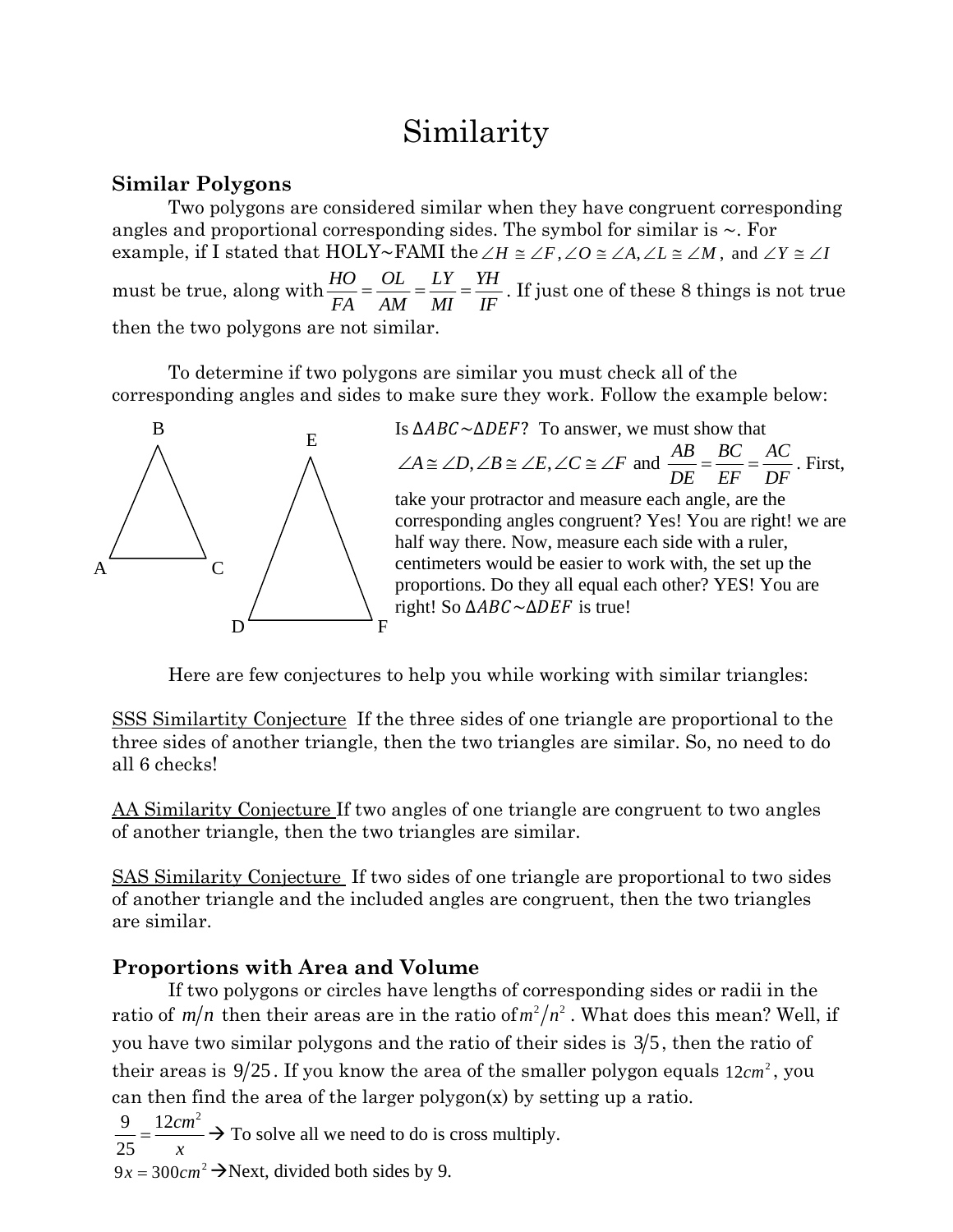$100$ <sub>2112</sub><sup>2</sup> 3  $x = \frac{100}{2}$  cm<sup>2</sup>  $\rightarrow$  So, the area of the larger polygon.

If two similar solids are corresponding dimensions in the ratio of  $m/n$ , then their volumes are in the ratio of  $m^3/n^3$ . Do you see a pattern? Ratios for area are squared, and ratios for volume are cubed… hmm… just like their units!

Example: Two similar cylinders' radii have a ratio of 2/5. The smaller cylinder has a volume of 198  $ft^3$ . What is the volume of the larger cylinder?

8 198 $\hat{\pi}^3$ 125  $\frac{198ft}{x}$  $8x = 24,750 \text{ ft}^3$ 12,875  $\mu$ <sub>3</sub> 4  $x = \frac{12,075}{t}$  ft

**Practice Problems** 

- 1. 17 68
- 2. 12 7  $\frac{y+3}{y} = \frac{y}{y}$ y = \_\_\_\_\_\_\_\_



$$
x = \underline{\hspace{2cm}}
$$

 $x = \_$ 



4.

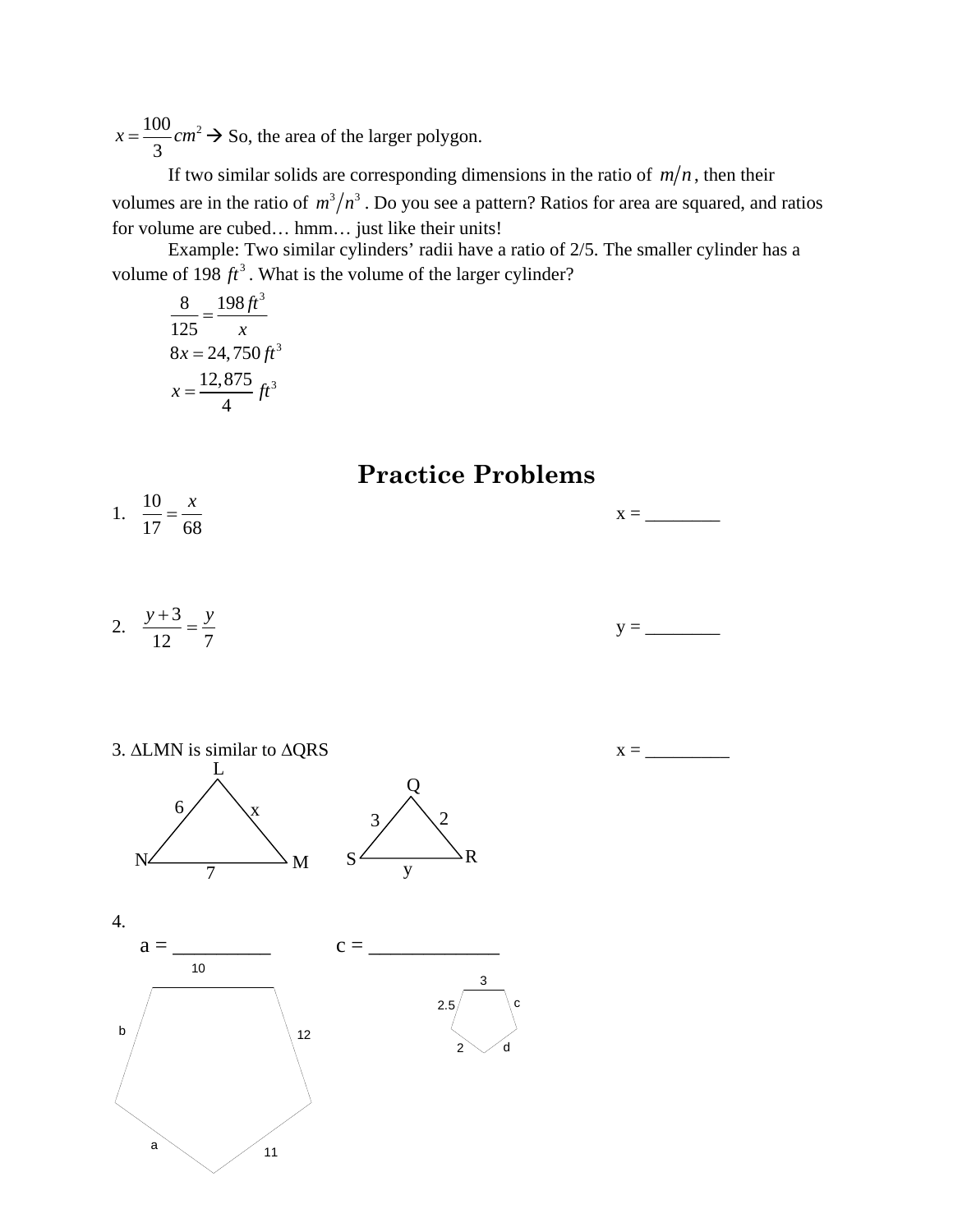

6. If a 36-foot tree casts a 28-foot shadow at the same time that a nearby building casts a 70 foot shadow, how tall is the building. Draw a diagram for this problem! Height = \_\_\_\_\_\_\_\_\_

7. You have 2 right cylinders that are similar. The volume of the larger cylinder =  $4608\pi cm^3$ . The radius of the small cylinder if 9 cm and the height is 24cm. What is the height (H) of the larger cylinder? (Draw a picture first!)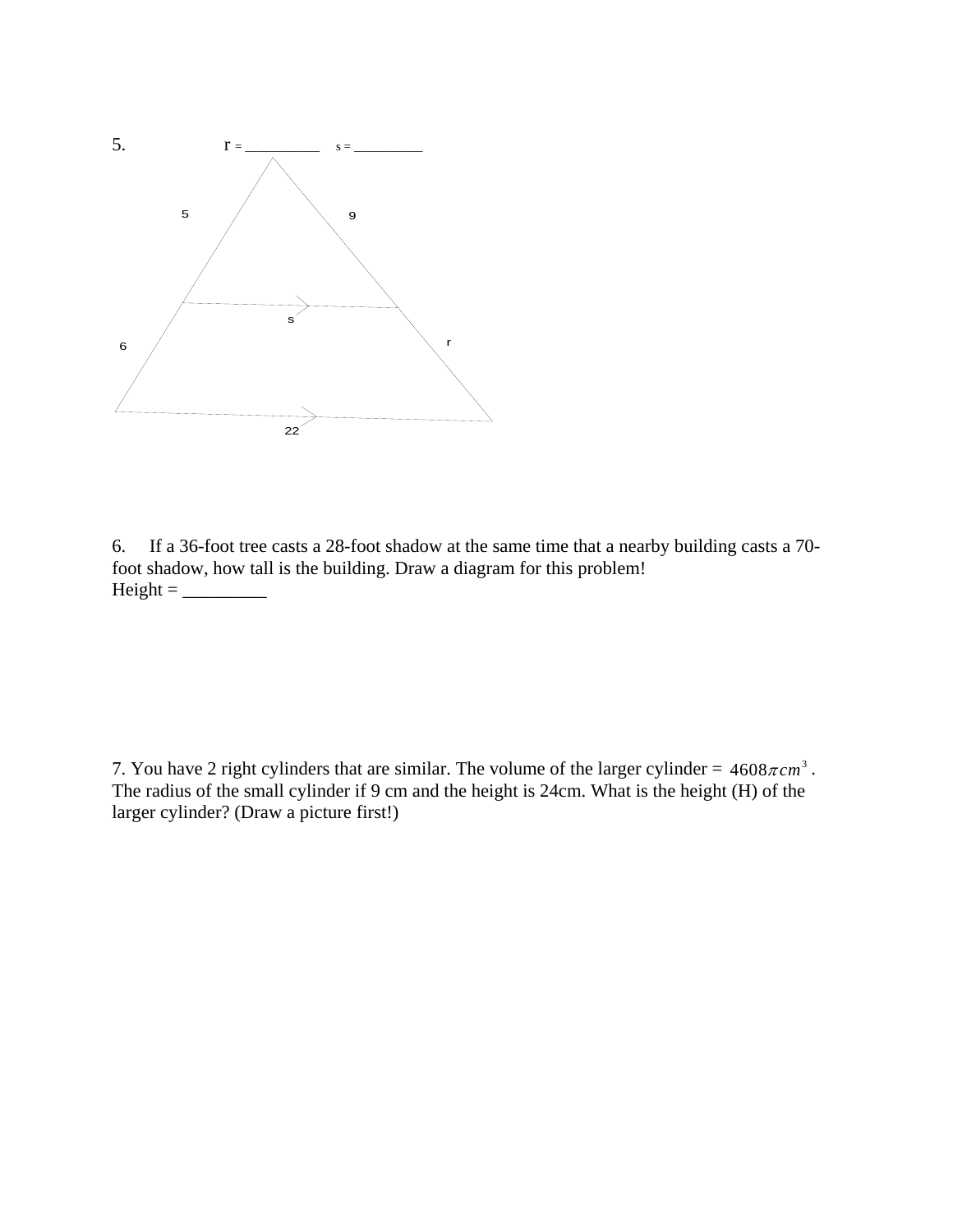# Right Triangles

A long time ago this person name Pythagoras loved math and discovering new concepts concerning math. He really enjoyed the right triangle. He discovered something so important about the right triangle they named the theorem after him. Before we are carried away with Pythagoras we first have to make sure we all understand what a right triangle is. Here goes…



A right triangle is a triangle with one right angle. Meaning one angle measures 90 degrees. The sides that form the right angle are called legs(a and b) and the side opposite the right angle and the longest side is called the hypotenuse(c).

# **Pythagorean Theorem**

We use the Pythagorean Theorem a lot! Ever wonder how they measure TVs? It is by measuring the diagonal on the screen; that diagonal is also the hypotenuse of a right triangle. You will use the Pythagorean Theorem when you want to find one side of a RIGHT triangle when given the other two sides.

I will not make you wait any longer… here is the theorem you have been waiting for.

 $a^{2} + b^{2} = c^{2}$  Pythagorean Theorem. Remember that a, b, c, come from the sides of the triangle. Also, remember that c is ALWAYS the hypotenuse! a and b can switch around, but c is always the hypotenuse.

Here are some examples:

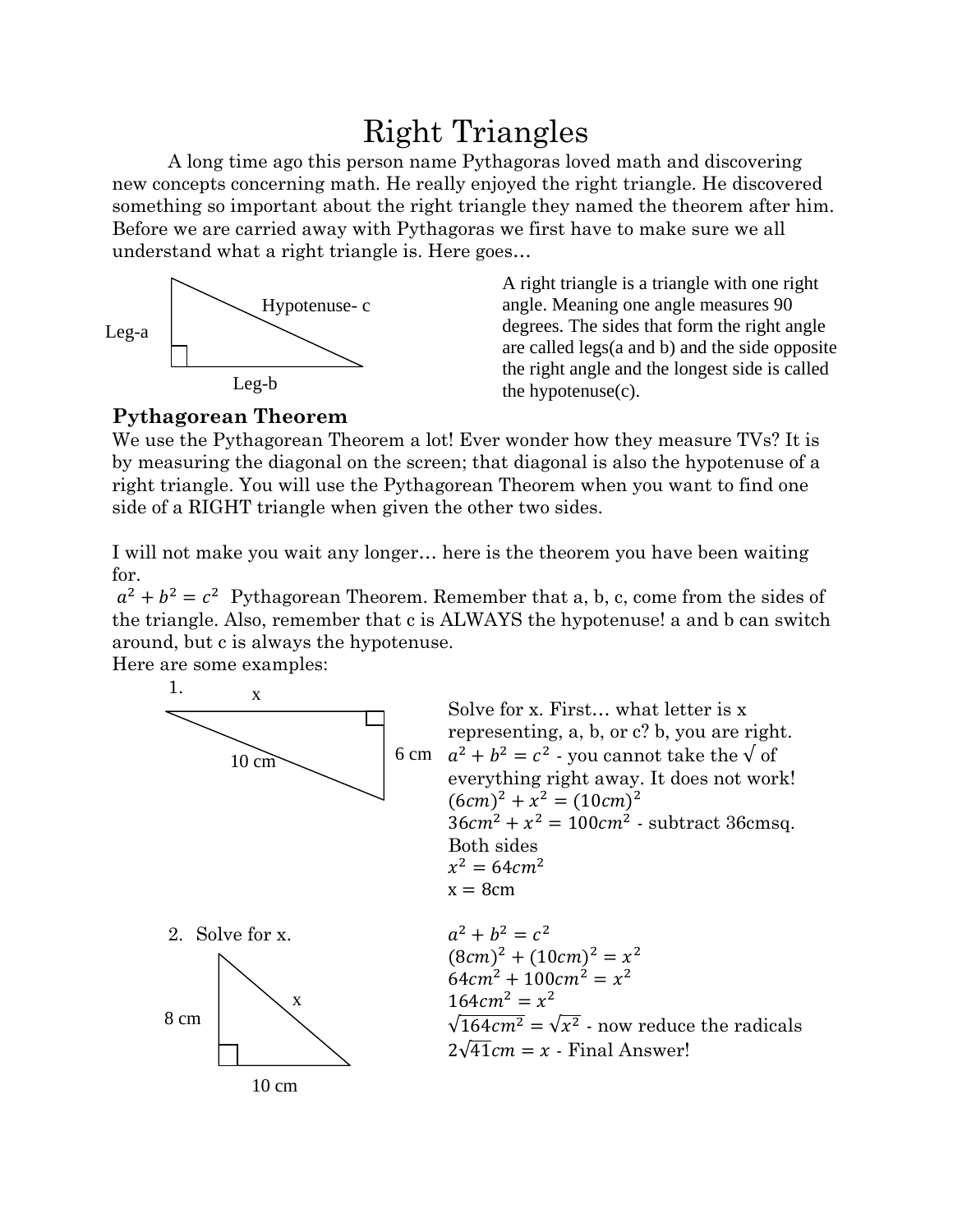#### **Converse Pythagorean Theorem**

You may get a problem that says, "is the given triangle a right triangle?" To answer this question you must plug the three given sides into the Pythagorean Theorem. What numbers go where you ask. Well, the longest side will be c and the other two sides will be a and b. If the statement is true, then it is a right triangle. If the statement is false, it is not a right triangle. Like so:

1. Determine if the given triangle is a right triangle or not. It looks like a right triangle, but is it?



# **Special Right Triangles**

Within the world of right triangles there are two special right triangles the 30-60- Right Triangle and the 45-45 Right Triangle also known as the isosceles right triangle. With these two triangles, their sides always follow a pattern.



# **Right Triangle Trigonometry**

# **Trigonometric Ratios**

Have you ever wondered how to find the height of an extremely tall building? If you have, you are in for a surprise – it's really simple! When early mathematicians and astronomers calculated the ratios of the sides for different triangles, they discovered a pattern. Mathematicians from a variety of early civilizations, such as Babylonian, Egyptian, Greek, Hindu, and Arabic, recorded the ratios for different angles and recorded them in tables. These tables were used to calculate the height of objects or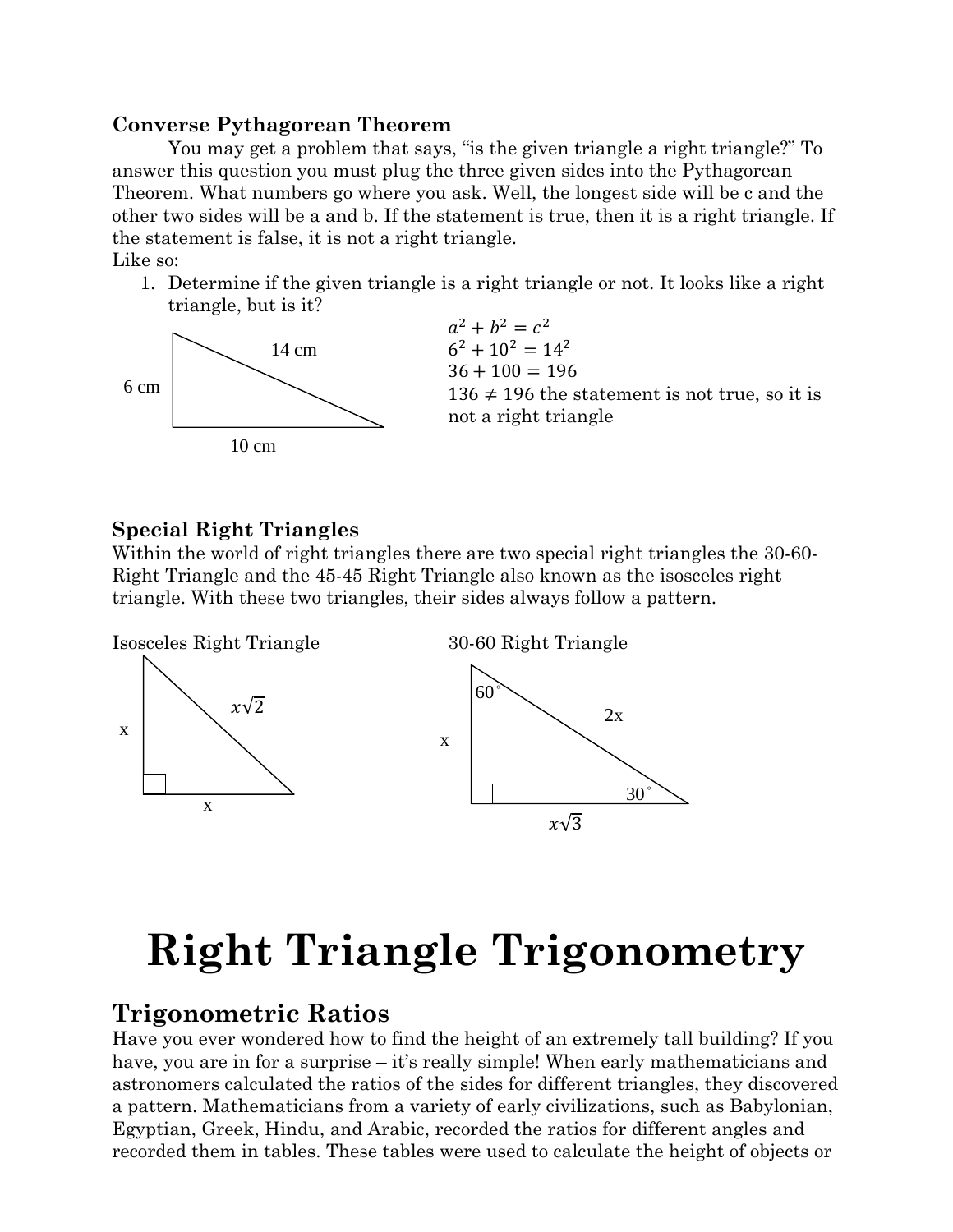long distances. The study of the relationships between the angles and the sides of right triangles is called – you guessed it – right triangle trigonometry.

Thankfully, we no longer use these tables in modern day mathematics. The ratios recorded on these tables can be supported by the *AA similarity conjecture*. Let's refresh our memory:

If two angles of one triangle are congruent to two angles of another triangle, then the triangles are similar.

We can also say that if two triangles are similar, then the ratio of two sides in one triangle is equal to the ratio of the corresponding sides in other similar triangles (*Polygon Similarity Postulate*). So we can take what we know about the ratio of the sides of a triangle with a particular acute angle and apply that to a similar triangle with the same acute angle.

Before we go further, I need to pause to tell you a little about how we represent angles in trigonometry. As you know, variables (or unknowns) are typically indicated with a letter such as x. Angles are also represented by letters but usually from the Greek alphabet. Normally angles are named θ (theta). Sometimes, especially when talking several different angles at a time, the letters  $\alpha$  (alpha) or  $\beta$ (beta) are used. Other letters from the Greek and English alphabet are used for angles as well.

Let's take a look at a right triangle and name the different parts. As you know, the longest side of a triangle is called the **hypotenuse** and is across from the angle with the greatest measure (*Side-Angle Inequality Conjecture*). In the case of a right triangle, the right angle is the largest angle so the hypotenuse is across from that. The leg that is opposite of the angle, which in this case is  $θ$ , is the opposite side. The leg that is adjacent to the angle  $\theta$  is the adjacent side. As you can see in Figures 1 & 2, the angle referred to does dictate which leg is opposite and which one is adjacent, as the definitions of the words would suggest.



There are six ratios formed by pairs of sides of a triangle. In Geometry, you need to know three of these – sine, cosine, and tangent. When you are in Algebra II, you will learn the other three. To help you remember them, you should memorize this mnemonic SOH-CAH-TOA.

$$
\sin \theta = \frac{opposite}{hypotenuse} \qquad \cos \theta = \frac{adjacent}{hypotenuse} \qquad \tan \theta = \frac{opposite}{adjacent}
$$
\n
$$
\text{These mean...}
$$
\n
$$
\text{Sine of } \theta = \frac{length \ of \ the \ opposite \ side}{length \ of \ the \ hypotenuse}
$$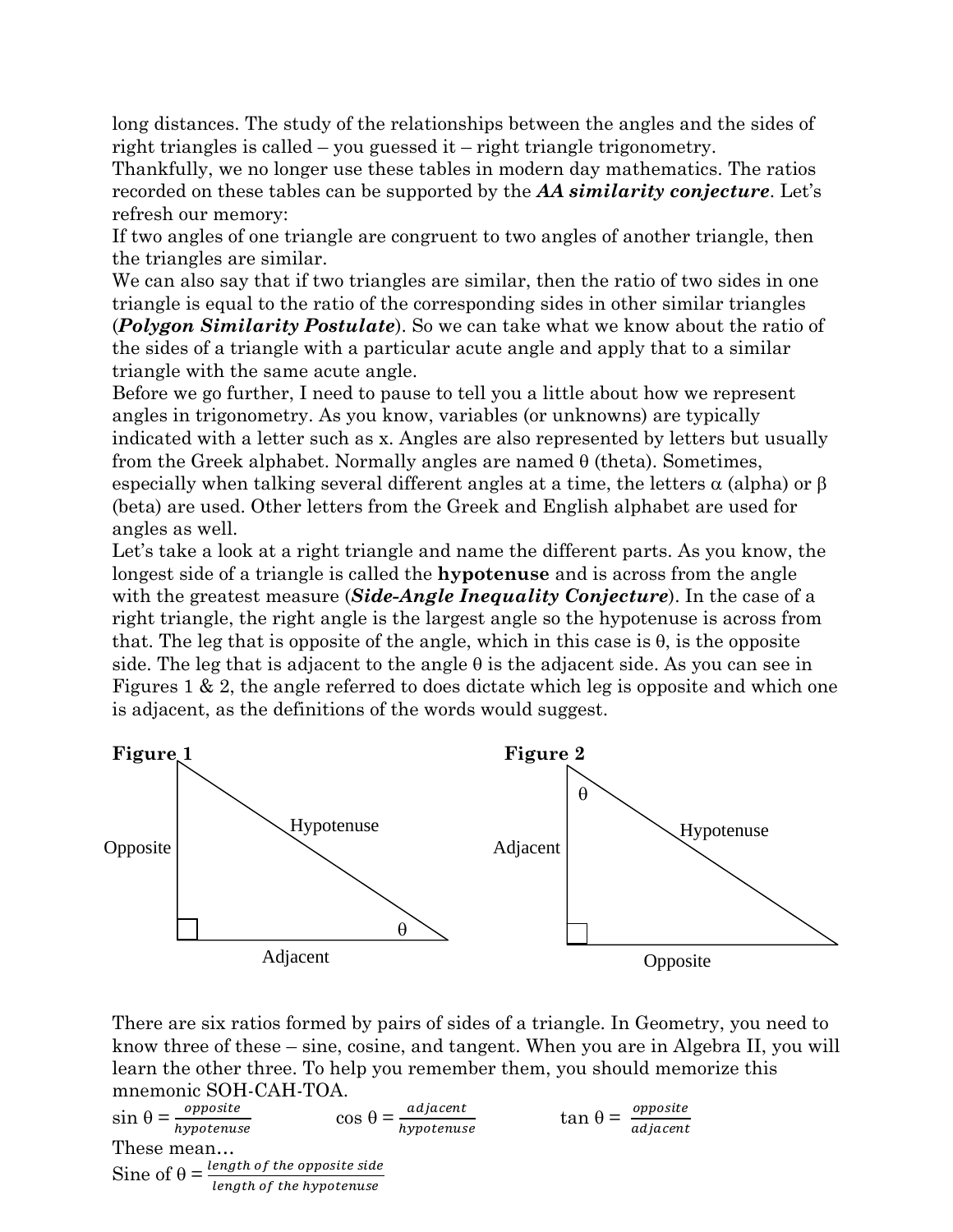Cosine of  $\theta = \frac{length\ of\ the\ adjacent\ side}{length\ of\ the\ hypotenuse}$ Cosine of  $\theta = \frac{length\ of\ the\ hypotenuse}{length\ of\ the\ opposite\ side}$ <br>Tangent of  $\theta = \frac{length\ of\ the\ opposite\ side}{length\ of\ the\ adjacent\ side}$  $\frac{1}{2}$  length of the adjacent side

#### **Example**

Using the triangle below, find the three trigonometric ratios for angle A.



#### **Example Solution**

First of all, you should note that a right triangle is a triangle with one angle that measures ninety degrees. The right angle does not have to be in the lower left-hand corner, although it is frequently drawn that way. Let's start by labeling the sides of the triangle in terms of angle A.



Now, write down what you know about sine, cosine, and tangent and fill in the information from the diagram.

$$
\sin A = \frac{opposite}{hypotenuse} = \frac{a}{c}
$$

$$
\cos A = \frac{adjacent}{hypotenuse} = \frac{b}{c}
$$

$$
\tan A = \frac{opposite}{adjacent} = \frac{a}{b}
$$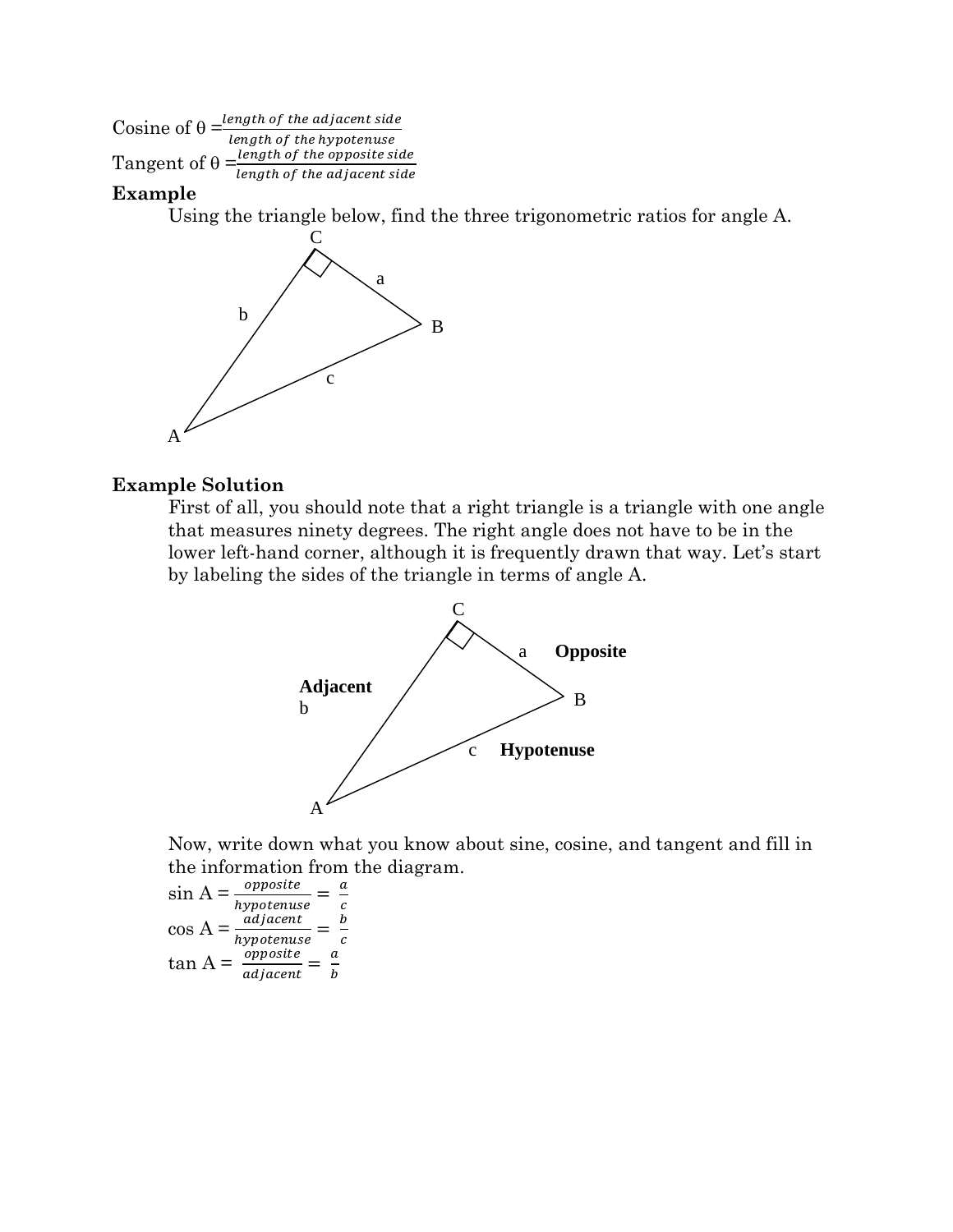Just for fun…what are the trigonometric ratios for angle B? Since the angle changed, so do the sides with the exception of the hypotenuse.



This process can be used regardless whether the lengths of the sides are labeled with numbers or variables.

# **Evaluating Trigonometric Functions Using Calculators**

Remember those tables I mentioned earlier? Lucky for you, you don't have to keep one of those in your pocket – you have a calculator! Take a look at your scientific calculator. Notice the buttons labeled sin, cos and tan? That's right, just push that button and you get your answer. First of all, you need to recall your elementary years in mathematics. Remember learning about fractions? Fractions are representative of dividing. The fraction  $\frac{1}{2}$  is the same as 1 divided by 2. You then spent days toiling over long division problems until your teacher finally gave in and let you use your calculator to find the decimals. My point is, fractions represent division which also have decimal solutions. When you use your calculator to find the trigonometric values of angles, it will give you a decimal solution. Some calculators will convert decimals to fractions, if it can determine its value which isn't always possible with trigonometric functions. Depending on your particular brand of calculator, the process that you find the trigonometric value of an angle may be different. Most calculators will have you push the appropriate button, for instance sin if you're looking for the sine ratio, followed by the value of the angle. Some calculators make you enter the value of the angle and then push the appropriate button. Make sure you know how your calculator works. If you're not sure, you can look at your owner's manual or just try both ways and see which one works (using a known trigonometric value of course).

#### **Example**

Using your calculator, find the sin 15<sup>o</sup>. Round your answer to the nearest one thousandth.

# **Solution**

 $\frac{5}{\text{then}}$ 

The process on my calculator is push the  $\sin$  $\vert$  button followed by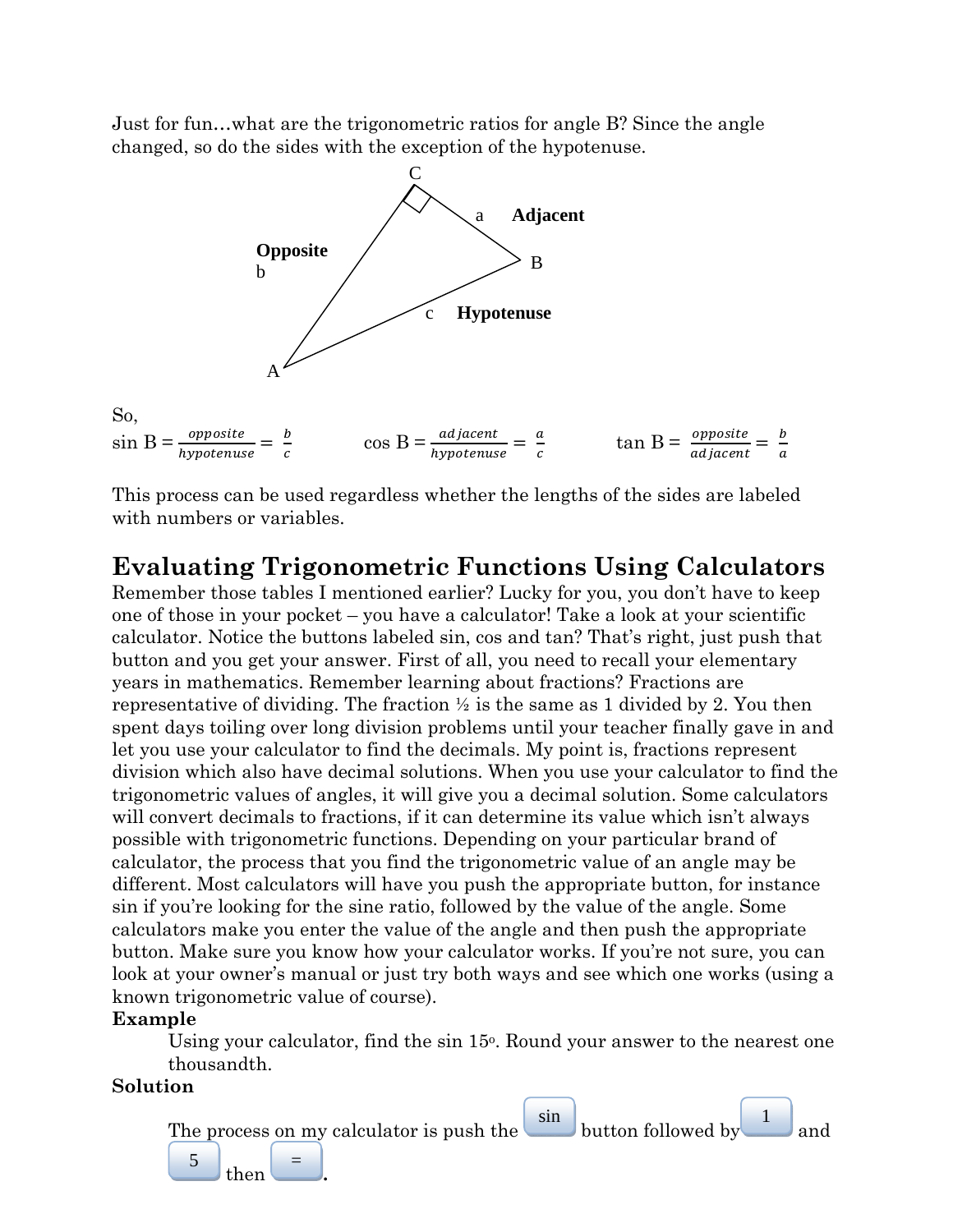The result rounded to the nearest one thousandth is 0.259. If your calculator says 0.650, then you need to change the mode of your calculator. Please see your calculator manual or your teacher for assistance.

Here are a few more:  $\cos 38 = 0.788$  $tan 20 = 0.364$ 

# **Using Trigonometric Ratios**

You can use what you've learned so far to find the side of any triangle. I will also be a good time to remind you of the *Pythagorean Theorem*:

In a right triangle, if a and b are the lengths of the legs and c is the length of the hypotenuse, then  $a^2 + b^2 = c^2$ .

Let's try a few different problems.

#### **Example**

Use your calculator to approximate the length of the missing sides. Express your answer accurate to the nearest one tenth.



#### **Example Solution**

Let's start with filling in a trigonometric ratio. We need to decide which one would be most useful so let's take a look at the triangle. Using the angle as a reference point, we'll identify the opposite, adjacent, and hypotenuse just like we did when finding the trigonometric ratios.



We know the measurements of the angle and the adjacent side. If you look at the trigonometric ratios you will notice that two of them involve the angle and adjacent side – cosine and tangent. Now you just need to decide if you want to find the hypotenuse or the opposite first. Let's solve for the hypotenuse. So if we're using the angle, adjacent side and the hypotenuse we will use cosine. Fill in the cosine ratio.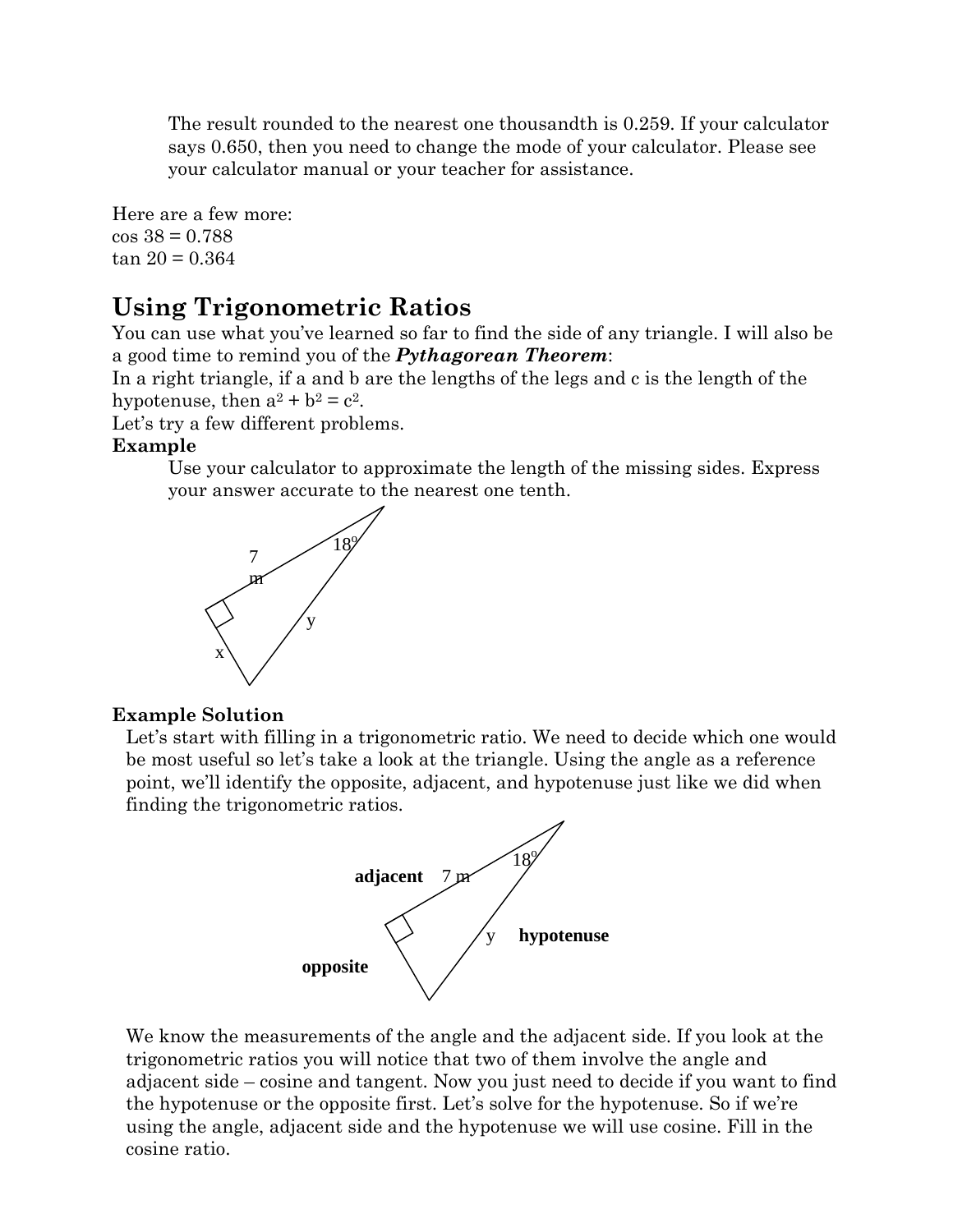adjacent  $\cos \theta =$ hypotenuse  $\cos 18^\circ = \frac{7}{1}$  $\mathcal{Y}$ If we multiply both sides of the equation by y we will have  $y \cos 18^\circ = 7$ Then divide both sides by  $\cos 18^\circ$  to get  $y =$ 7  $\cos 18^o$ Using your calculator you can determine that  $y = 7.4$  m. Don't forget to label your answers!! Don't forget that the question asked you to find the length of the side to the nearest one tenth. We also need to find x. To do this we could use the sine or tangent ratios or the Pythagorean Theorem. The quickest way would be to use the Pythagorean Theorem. Substitute the lengths of the sides into  $a^2 + b^2 = c^2$  $7^2 + x^2 = 7.4^2$ Subtract 72 from both sides.  $x^2 = 5.76$ Square root both sides  $x = \pm 2.4$ Since we are looking for the side of a triangle, the only possible solution would be the positive root so  $x = 2.4$  m. Solution  $x = 2.4$  m and  $y = 7.4$  m

# **Inverse Trigonometric Functions**

You may have noticed the  $\sin^{-1}$ ,  $\cos^{-1}$ , and  $\tan^{-1}$  that are the  $2^{nd}$  function of your  $\sin$ , cos, and tan buttons. You may have also wondered, if I know the ratio of two sides of a triangle, how do I find the angle?

Inverse trigonometric functions, such as  $\sin^{-1}$ ,  $\cos^{-1}$ , and  $\tan^{-1}$ , are used to find the angle measurements of right triangles. You may have already studied inverse functions in your Algebra class, but many first year Algebra courses do not cover this material. A **function** is a relation for which each x value has only one y value. A **relation** is a set of ordered pairs which can be represented by an equation, an x-y table, a mapping, or graph. An **inverse function** is obtained by switching the input and output of a function. Typically, this means that you simply switch the x and y values or variables. In other words, you use the trigonometric ratio (output) to determine the angle (input).

# **Example**

Evaluate  $sin^{-1}\left(\frac{3}{4}\right)$ . Round your answer to the nearest degree. **Example Solution** 





 $\begin{array}{c|c|c|c} \div & 4 & \overline{\phantom{a}1} & 4 & \overline{\phantom{a}1} & \overline{\phantom{a}1} & = & \overline{\phantom{a}1} & \overline{\phantom{a}1} & \overline{\phantom{a}1} & \overline{\phantom{a}1} & \overline{\phantom{a}1} & \overline{\phantom{a}1} & \overline{\phantom{a}1} & \overline{\phantom{a}1} & \overline{\phantom{a}1} & \overline{\phantom{a}1} & \overline{\phantom{a}1} & \overline{\phantom{a}1} & \overline{\phantom{a}1} & \overline{\$ nearest degree.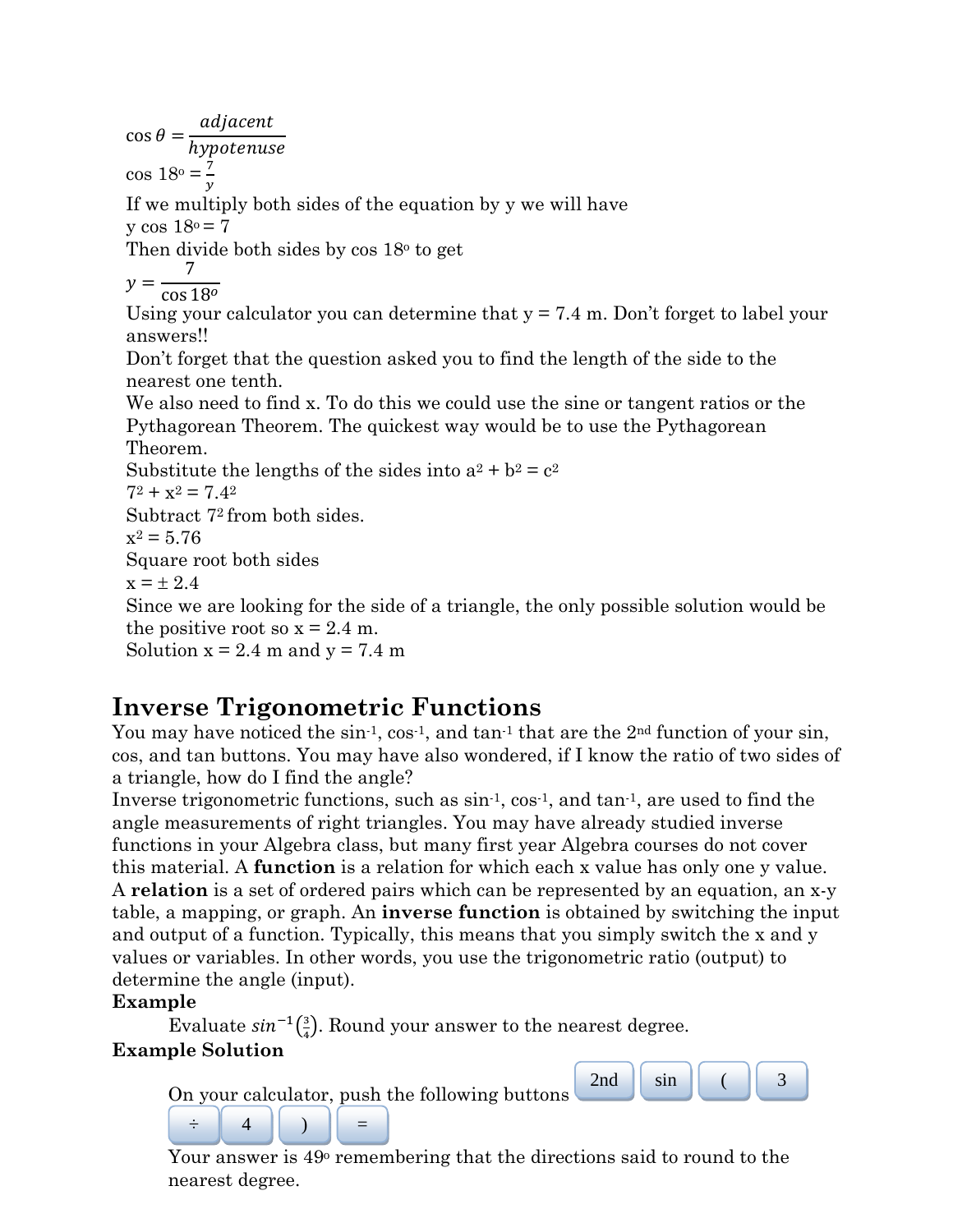What does this mean?

Let's take a look at the triangle that it represents. If we rewrite  $sin^{-1}(\frac{3}{4})$  = 49°, we would get sin  $49^\circ = \frac{3}{4}$  So the angle is 49°, the opposite side is 3 and the hypotenuse is 4.



# **Example**

Find the missing angle  $\alpha$ . Round your answer to the nearest degree.



# **Example Solution**

Which sides of the triangle do we know? That's right, we know that the adjacent side is 12 and the opposite side is 9. We also know that the tangent trigonometric function relates those two sides. Let's fill in the tangent trigonometric function with what we know.

$$
\tan \theta = \frac{opposite}{adjacent}
$$

tan α =  $\frac{9}{16}$  $12$ 

We're looking for an angle measurement and we know that the inverse trigonometric functions are used to find angle measurements. If we rewrite the tangent ratio, solving for the angle we would have.

$$
\alpha = \tan^{-1} \frac{9}{12}
$$

Using our calculator, rounding to the nearest degree, we will get  $\alpha = 37^\circ$ 

# **Special Triangles**

When you were learning about right triangles, you learned about two special ones: 30-60-90 and 45-45-90 (Isosceles Right Triangle). Let's recap what you know about these special triangles.

In a 30-60 right triangle, if the side opposite the  $30^{\circ}$  angle has length x, then the hypotenuse has length  $2x$  and the longer leg, the side opposite the  $60^\circ$  angle, has length  $x\sqrt{3}$ . Let's use that information to learn some special trigonometric ratios.

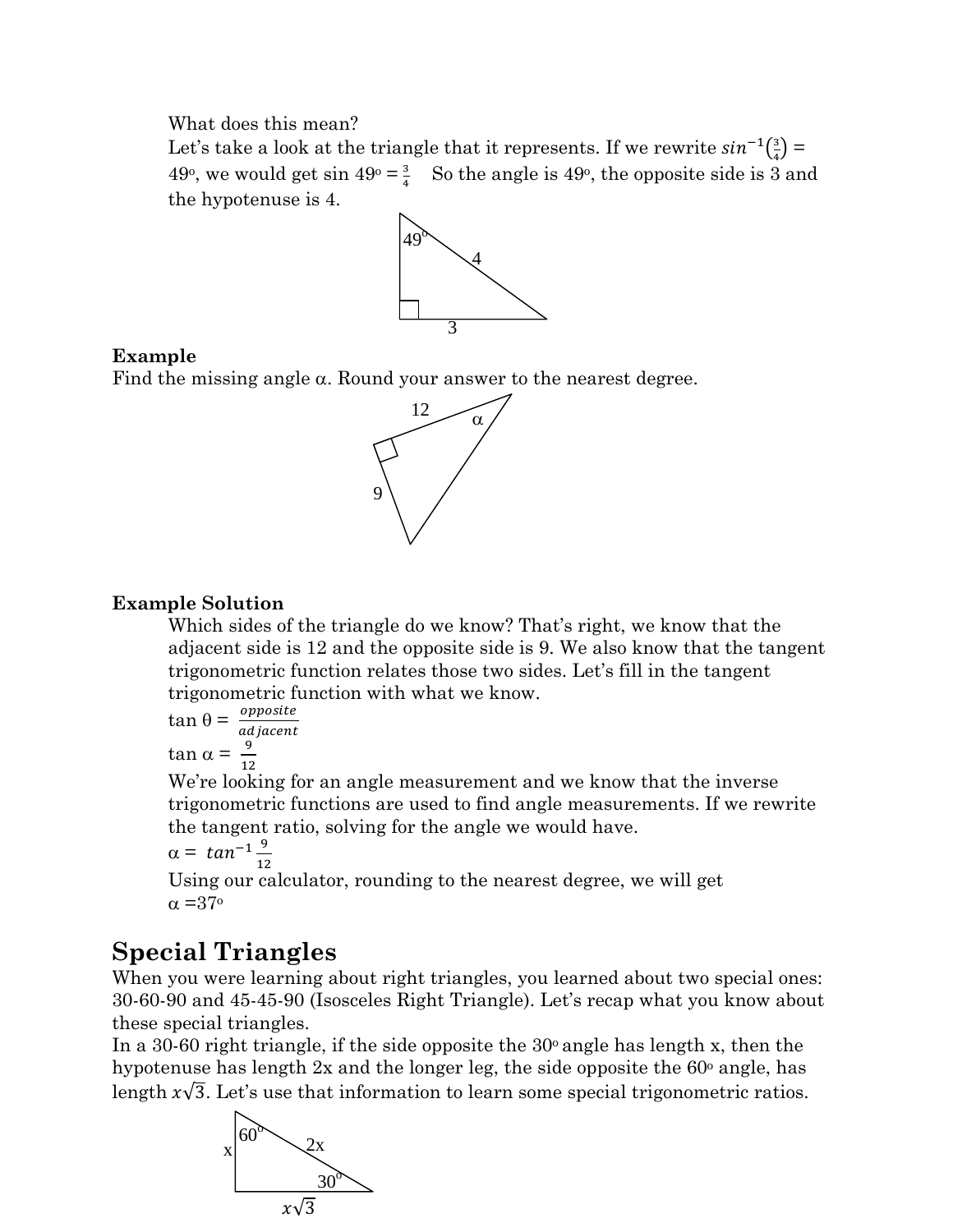$$
\sin 30^\circ = \frac{x}{2x} \quad \cos 30^\circ = \frac{x\sqrt{3}}{2x} \quad \tan 30^\circ = \frac{x}{x\sqrt{3}} \quad \sin 60^\circ = \frac{x\sqrt{3}}{2x} \quad \cos 30^\circ = \frac{x}{2x} \quad \tan 30^\circ = \frac{x\sqrt{3}}{x}
$$
\n
$$
\sin 30^\circ = \frac{1}{2} \quad \cos 30^\circ = \frac{\sqrt{3}}{2} \quad \tan 30^\circ = \frac{\sqrt{3}}{\sqrt{3}} \quad \sin 60^\circ = \frac{\sqrt{3}}{2} \quad \cos 30^\circ = \frac{1}{2} \quad \tan 30^\circ = \sqrt{3}
$$

In an isosceles right triangle, if the legs have length x, then the hypotenuse has length x√2<sup>7</sup> *(Isosceles Right Triangle Conjecture*). We also know, using the definitions of isosceles triangle and right triangle, the angle measurements would be 45<sup>o</sup>, 45<sup>o</sup>, and 90<sup>o</sup>. Let's use that information to learn some more special trigonometric ratios.



 $\sin 45^\circ = \frac{x}{x\sqrt{2}}$   $\cos 45^\circ = \frac{x}{x\sqrt{2}}$   $\tan 45^\circ = \frac{x}{x}$  $\sin 45^\circ = \frac{1}{6}$  $rac{1}{\sqrt{2}} = \frac{\sqrt{2}}{2}$  $\frac{\sqrt{2}}{2}$  cos 45<sup>o</sup> =  $\frac{1}{\sqrt{2}}$  $\frac{1}{\sqrt{2}} = \frac{\sqrt{2}}{2}$  $\frac{72}{2}$  tan 45° = 1

When you take Algebra II or Honors Algebra II, you will spend more time working with these and you should know them from memory.

# **The Law of Sines**

The trigonometric ratios we've talked about so far relate to only right triangles. However, you can find the lengths of sides and angle measurement for all triangles using trigonometry as well. To do this, we use the Law of Sines.

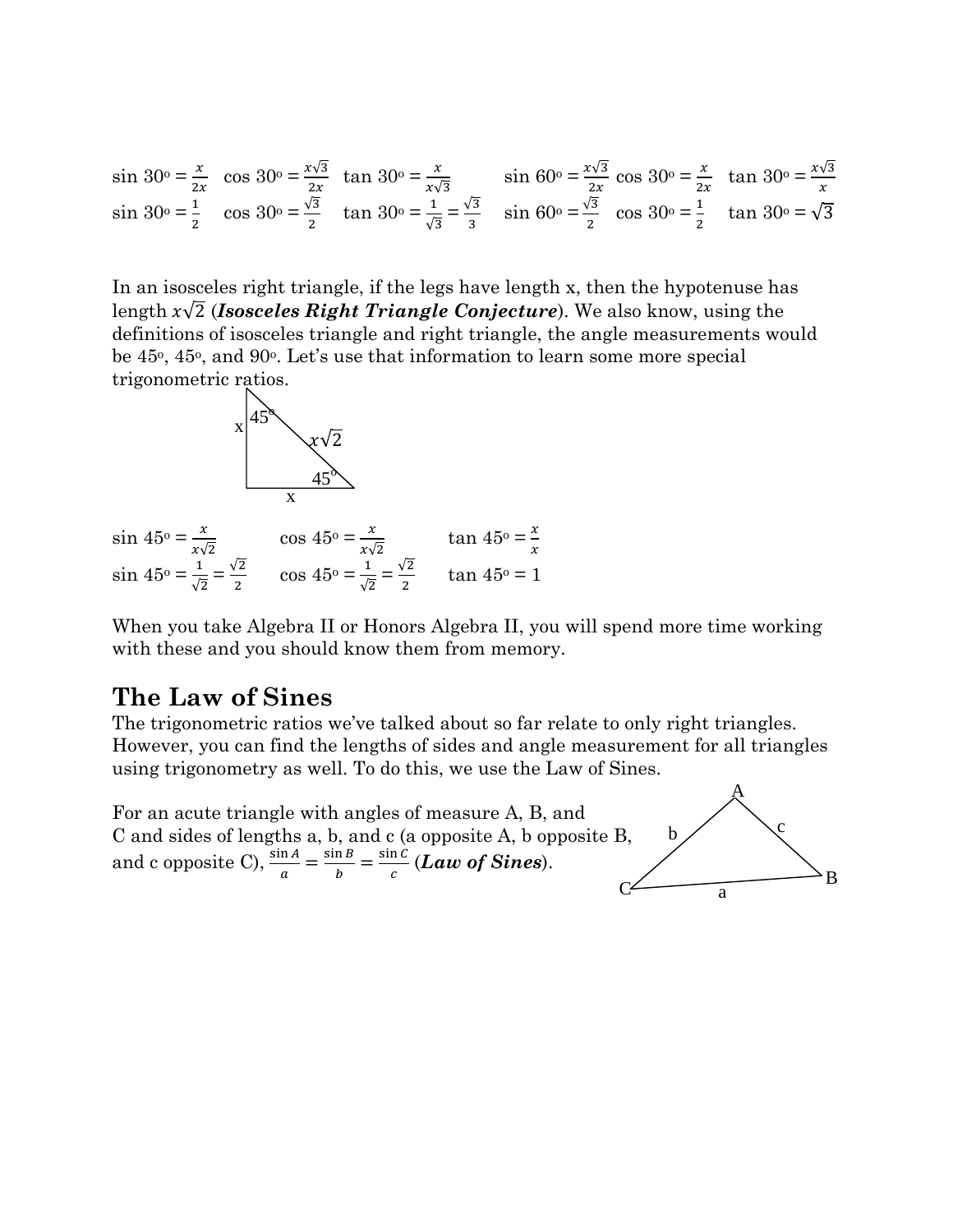The law of sines can be used to find the measures of sides and angles in a triangle if you are given two angles and one side or two sides and an angle that is opposite one of the sides.

#### **Example**

Find side b for the triangle shown below. Round your answer to 3 decimal places.  $\mathbf{A}$ 



# **Example Solution**

Start by filling in the law of sines.  $\sin 120^\circ$   $\sin 37^\circ$  $\sin C$ 

$$
\frac{1}{18} = \frac{b}{b} = \frac{c}{c}
$$

Since we don't know enough information about angle C and side c, we don't need to use that ratio leaving us with  $\overline{o}$ 

$$
\frac{\sin 120^o}{\sin 37^o} = \frac{\sin 37^o}{\sin 37^o}
$$

18  $\boldsymbol{b}$ 

Using our Algebra skills, we know that we can cross multiply ratios.  $b \sin 120^\circ = 18 \sin 37^\circ$ 

We want to know what b is so divide both sides by sin 120<sup>o</sup>.

$$
= \frac{18 \sin 37^{\circ}}{\sin 120^{\circ}}
$$

$$
b = \frac{3}{\sin 120}
$$

Using our calculator to solve, remembering to round to 3 decimal places, we get

 $b = 12.508$  cm

# Example

Find the measurement for angle Q for the triangle shown below. Round your answer to 3 decimal places.



# **Example Solution**

Start by filling in the law of sines.  $\sin 82^\circ$   $\sin 5^\circ$  $\sin \theta$ 

$$
\frac{34}{34} = \frac{34}{s} = \frac{34}{27}
$$

Since we don't know enough information about angle S and side s, we will not use that information.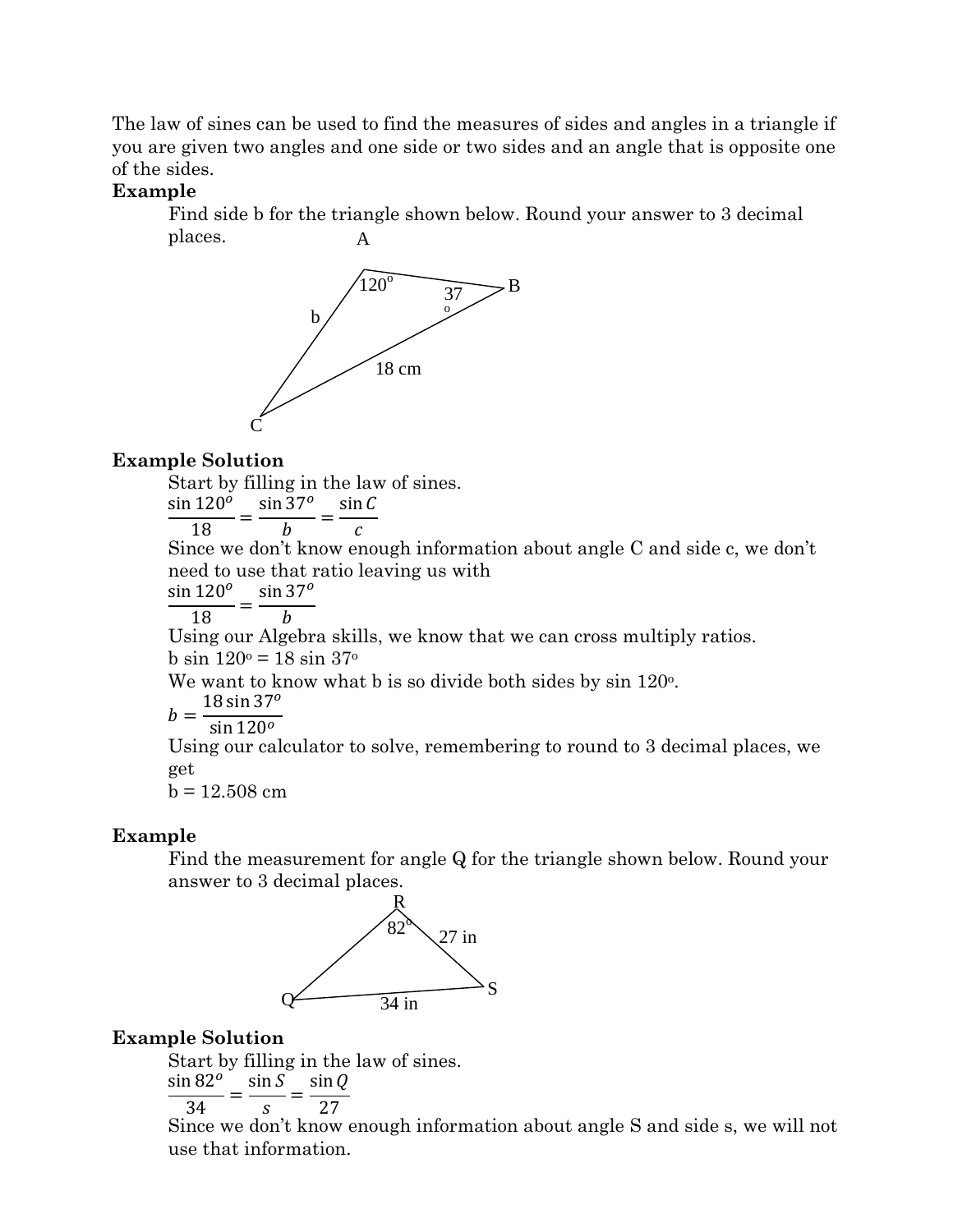$$
\frac{\sin 82^o}{34} = \frac{\sin Q}{27}
$$
  
Cross multiple  
27 sin 82° = 34 sin Q  
Divide both sides by 34  
27 sin 82°  
= sin Q  
Since we're looking for an angle, we know we need to find the inverse  
Q = sin<sup>-1</sup>  $\frac{27 \sin 82^o}{34}$   
Q = 51.849° (Directions said to round to 3 decimal places)

When you take Algebra II or Honors Algebra II, you will learn about ambiguous cases for triangles. For now, this is what you need to know about the law of sines.

# **The Law of Cosines**

How do you solve triangles that don't give you two angles and one side or two sides and an angle that is opposite one of the sides? Don't worry, mathematicians have an answer for almost everything!

For any triangle with sides of lengths a, b, and c, and with C the acute angle opposite the side with length c,  $c^2 = a^2 + b^2 - 2ab \cos C (Law \text{ of Cosines}).$ The law of cosines can be used to solve a triangle if you are given the measures of two sides and the included angle or three sides.

# **Example**

Find x in the triangle shown below. Round your answer to the nearest 3 decimal places.



# **Example Solution**

Fill in the law of cosines with the given information. Which side you choose for a and b doesn't matter but c should be the side opposite the given angle.  $x^2 = 17^2 + 33^2 - 2(27)(33) \cos 42^\circ$ 

When working with the law of cosines, it is important to remember the order of operations.

```
x^2 = 289 + 1089 - 1324.284079
```
 $x^2 = 53.715921$ 

Square root both sides

 $x = \pm 7.323$  (remembering to round to the nearest 3 decimal places) Since we're talking about the measurement of the side of a triangle, our answer is  $x = 7.323$  yd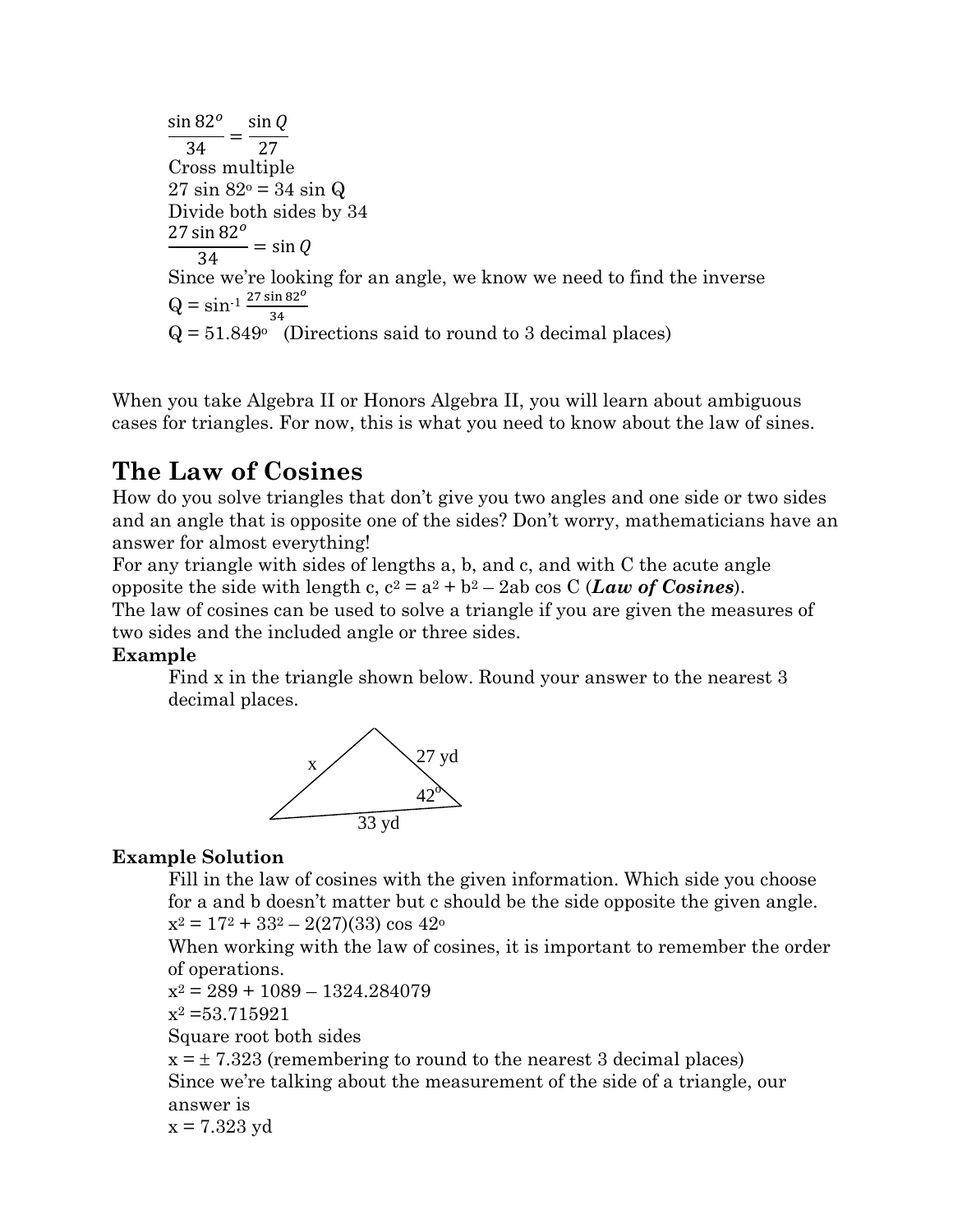#### **Example**

Find the measure of angle G for the triangle shown below. Round your answer to the nearest 3 decimal places.



#### **Example Solution**

Fill in the law of cosines.

Which side you choose for a and b doesn't matter but c should be the side opposite the given angle.  $16^2 = 25^2 + 23^2 - 2(25)(23) \cos G$ 

 $256 = 625 + 529 - 1150 \cos G$ 

Subtract 625 and 529 from both sides

 $-898 = -1150 \cos G$ 

Divide both sides by -1150

 $0.7808695652 = cos G$ 

We're looking for an angle so we're going to use the inverse

 $G = \cos^{-1}(0.7808695652)$ 

 $G = 38.660$  (Remembering to round to the nearest 3 decimal places)



Use a scientific calculator to find the values to the nearest one decimal places.

2. Sin  $2^{\circ} =$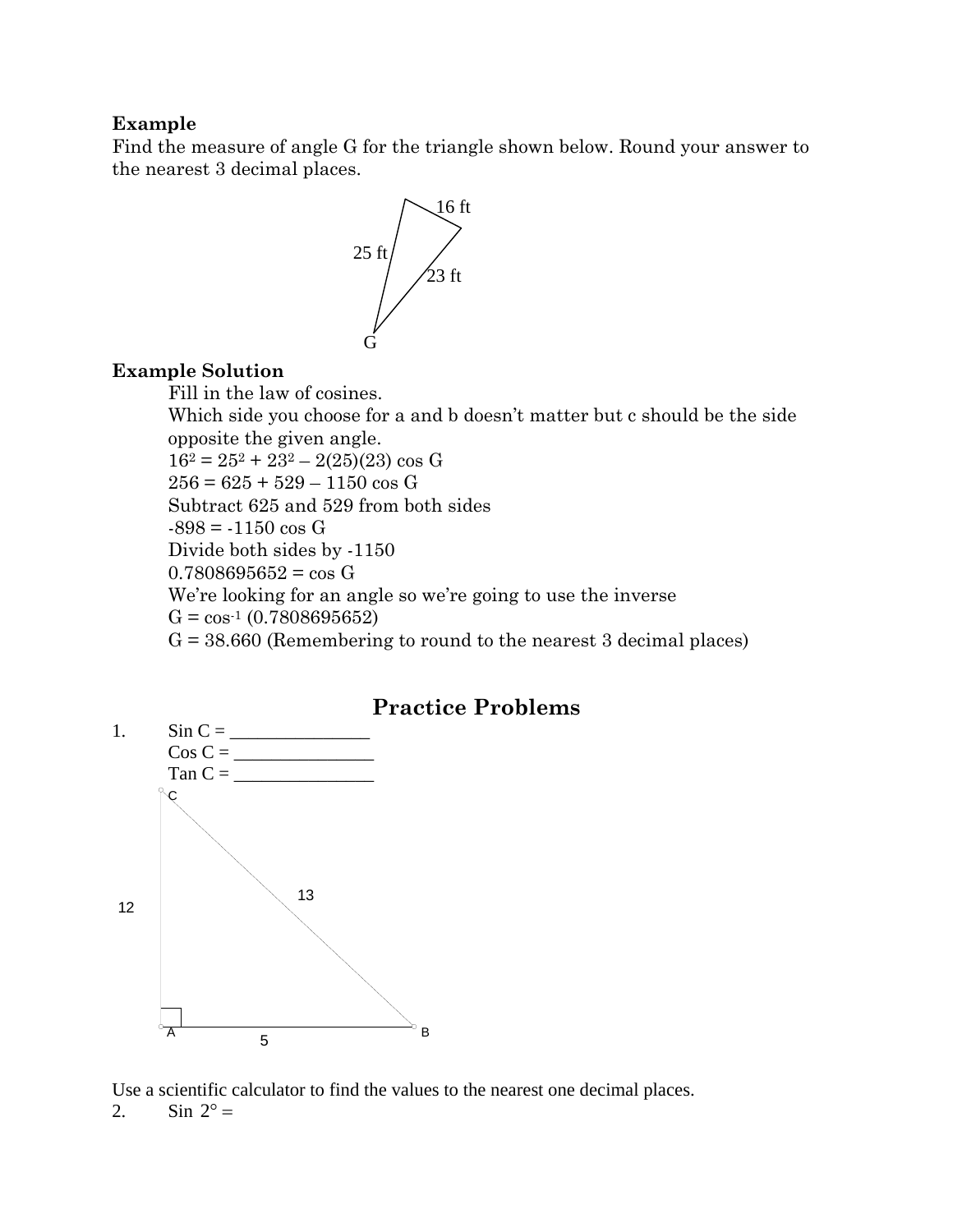Find the measure of each angle to the nearest one decimal place.

3.  $\cos B = .2376$